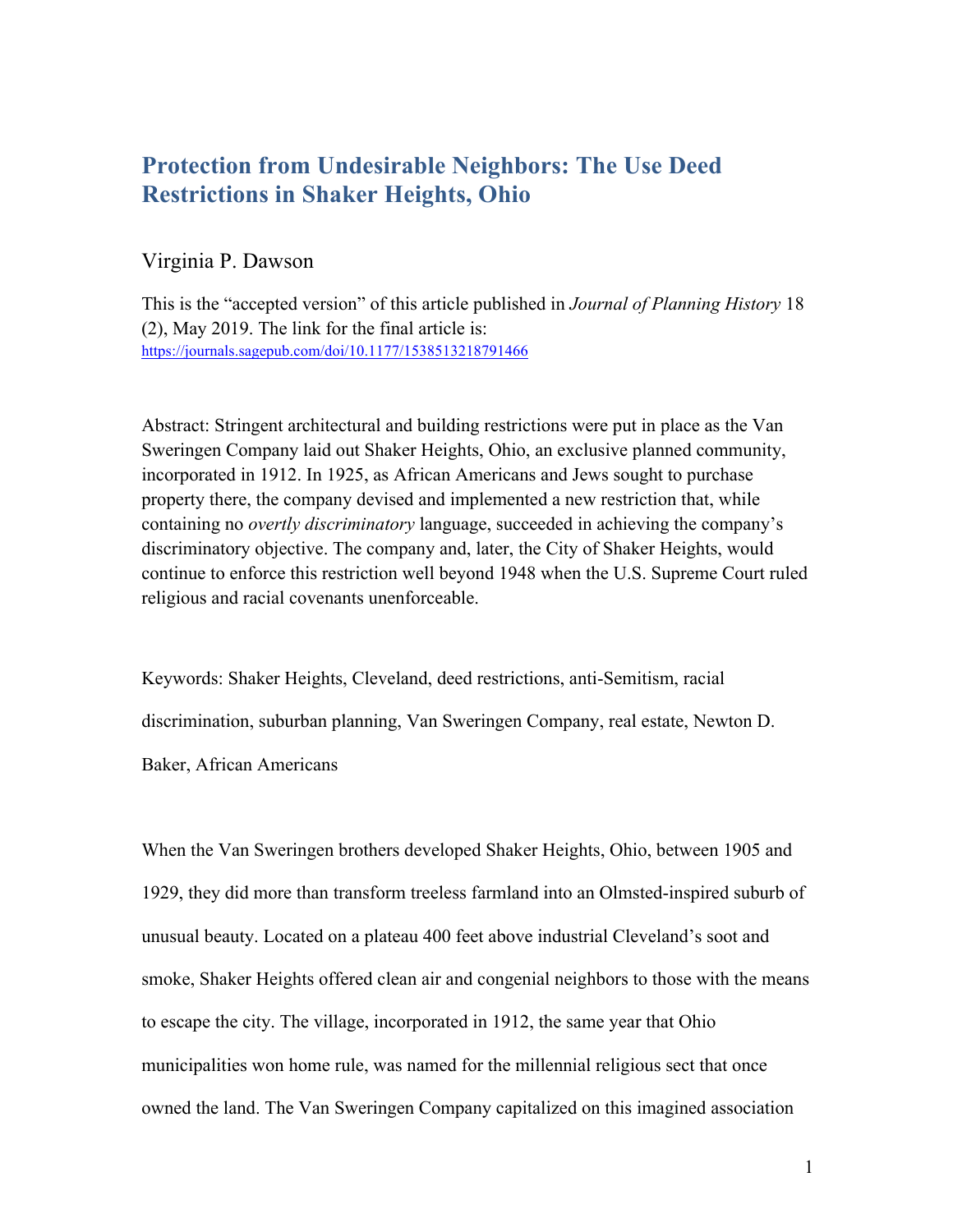with the spiritual values of the Shakers. "Peace and fellowship are still the keynotes of this community," the Van Sweringen Company assured its upper-class clientele. "Exclusion of all that disturbs home welfare is still the community rule."<sup>1</sup>

Like many elite suburbs of the 1920s, the Van Sweringen Company could make this promise because of their emphasis on planning. "The ugly residence injures surrounding property values, particularly with relation to possibilities of re-sale," the company-issued *Shaker Village Standards* warned. "This represents a damage for which there is no insurance coverage."<sup>2</sup> Restrictions in deeds to property in Shaker Heights prohibited industrial uses and limited commercial development. They specified minimum setbacks, the position of driveways, garages, fences, and the size and cost of homes depending on location. The company limited acceptable architectural styles to four: Colonial, English Renaissance or Tudor, a less formal English Cottage style, and French Provincial. It published a guide to exterior paint colors appropriate for each style. Buyers were required to employ an architect with professional or comparable training. A company architect reviewed plans and inspected the home during and after completion.

Beyond protecting the way the suburb looked, the Van Sweringen Company went to great lengths to keep out the wrong sort of neighbor, particularly African Americans. As Shaker Heights was taking form on high ground east of the city, Cleveland, like many Northern cities, was experiencing the Great Migration—the relocation of African Americans from the Deep South to Cleveland, drawn by the availability of jobs in its booming manufacturing sector. Between 1910 and 1920, Cleveland's African-American population increased almost fourfold, from 8,763 to over 35,000. Regardless of income, blacks were confined within a single, teeming ghetto: the Cedar-Central section on the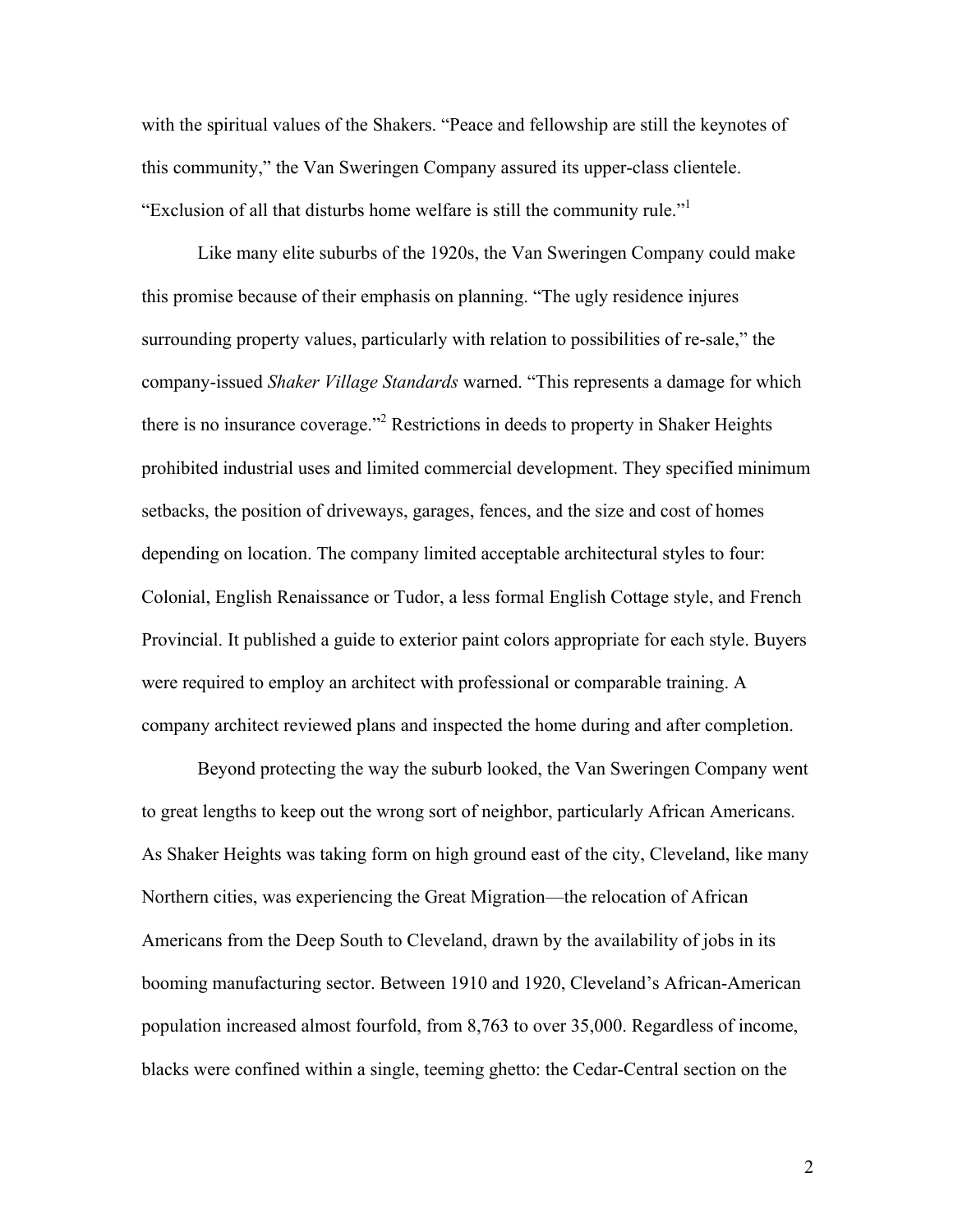city's southeast side. If they tried to penetrate the nearby ethnic neighborhoods, they faced violence and intimidation. Cleveland experienced scattered instances of interracial violence during and after World War I but avoided the rioting and loss of life that occurred in East St. Louis and Chicago. Nevertheless, journalists for Cleveland's white newspapers had no compunction about stirring up racial prejudice by printing derogatory stories about newly arrived African Americans.<sup>3</sup>

Suburban developers like the Van Sweringens assured residents and future buyers that their property would hold its value into the distant future. Not only were they marketing the suburb's aesthetic appeal, but also its safety from "social invasion." In 1925, the Van Sweringens sought community acceptance for a new restriction requiring company approval of all sales and transfers of Van Sweringen property—not only future sales but retroactively.

Known as "Restriction No. 5" because it was usually the fifth section of the company's deeds, the restriction would outlive the Van Sweringens (who went bankrupt and died in the mid-1930s) and continue in force through the twenty-three-year reorganization of their company. Restriction No. 5 required the written consent of the company for all sales or transfers of property. If the company withheld its consent, buyers were given the opportunity to submit a waiver with the signatures of the majority of owners of twenty-one adjacent lots: five lots on each side of the property, the lot across the street, and the five lots on either side of that lot. Remarkably, the company, the city, and a non-profit foundation would defend this restriction well beyond 1948 when the U. S. Supreme Court ruled in *Shelley* v. *Kraemer* in 1948 that restrictive covenants were not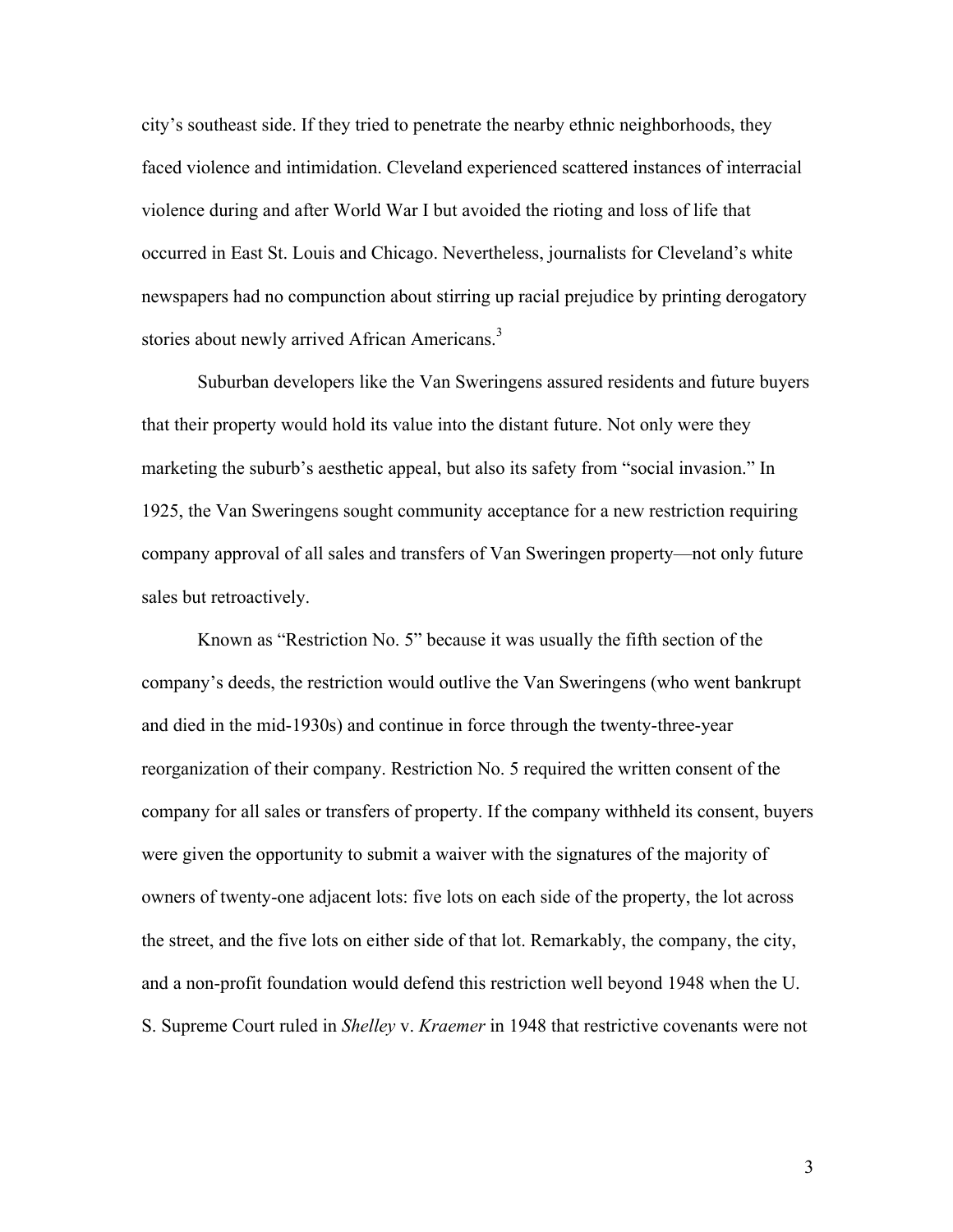enforceable. This article focuses on the creation, implementation, and perpetuation of this restriction, together with its challenge by African-American and Jewish homebuyers.<sup>4</sup>

#### **The Bailey Incident**

In June 1925, letters had gone out over the signature of A. L. Sackett, vice president of the Van Sweringen Company, urging property owners to return their deeds so they could be reissued with a new restriction to address the menace of undesirable neighbors. Although few Van Sweringen Company records have survived, correspondence with Helen Luthi in the early summer of 1925 documents the fear tactics the company used to compel property owners to agree to the revision of their deeds. Luthi owned Lot 790 at the corner of Albion and Southington Roads in the Ludlow area of Shaker Heights.

The company's first letter included a sample deed with the proposed restriction and admonished: "You cannot afford not to join in this, for one single case in your neighborhood might destroy the value of your home. You alone, cannot protect your district as well as you can by joining your neighbors in this matter." A second letter warned Luthi that her property would lose value if "an undesirable" purchased the property next door. The third and final letter urged immediate action, reassuring her that the Van Sweringen Company had "nothing to gain from this undertaking except the satisfaction of maintaining the values which you and your neighbors have established in the finest residence section of its size in the United States."5

The test of whether the residents of Shaker Heights would accept the Van Sweringen Company's solution to the threat of "social invasion" came on September 19,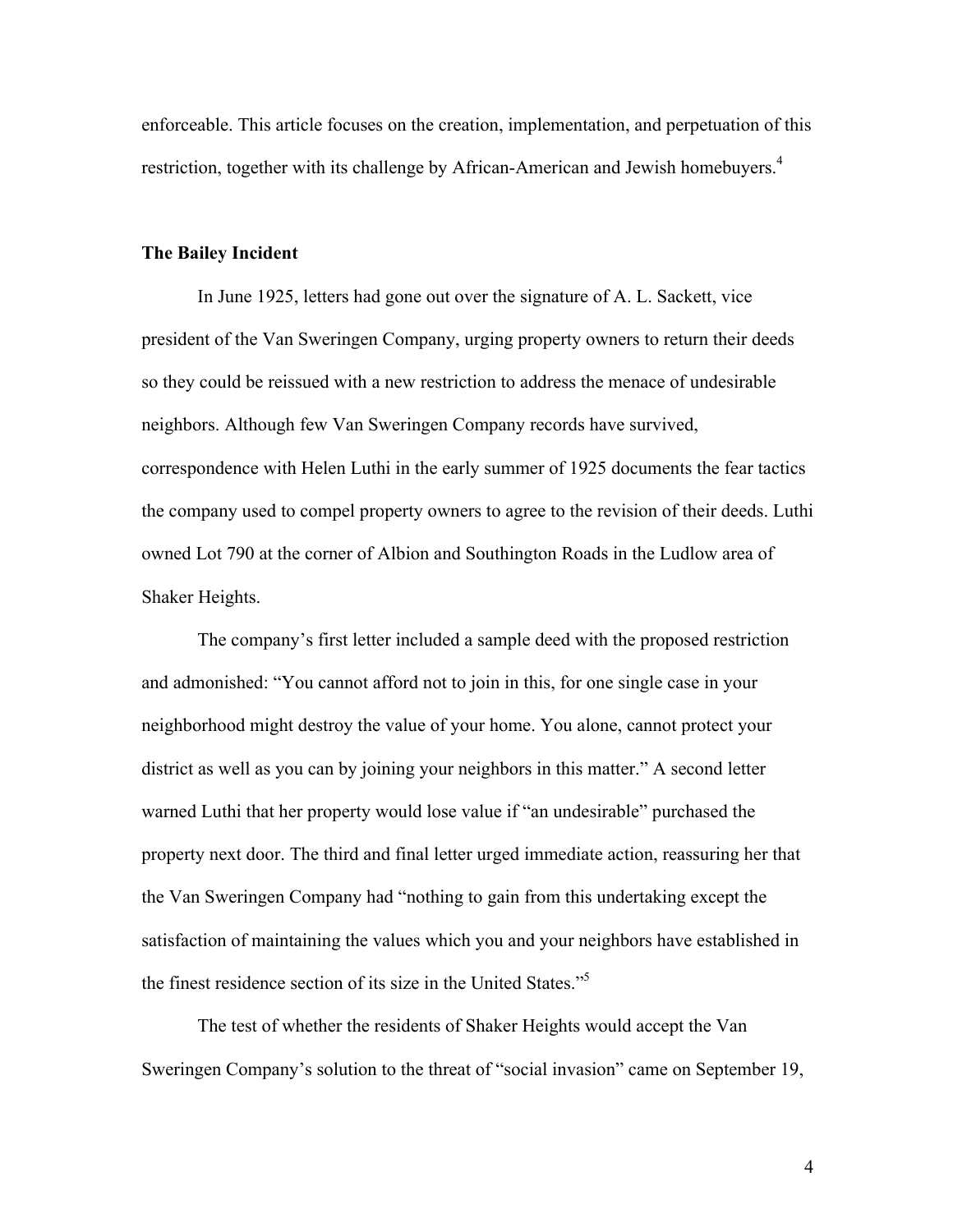1925, when Edward A. Bailey, a black surgeon, moved with his wife and their seventeenmonth-old daughter into a home they had purchased at 2869 Huntington Road.<sup>6</sup> The *Cleveland Gazette,* Cleveland's oldest black newspaper, regarded the Baileys' move as a test of the 1917 Supreme Court decision in *Buchanan* v. *Warley.* This decision had raised the hopes of African Americans that zoning could not be used to bar them from purchasing homes on streets where a majority of residents were white.<sup>7</sup> "Their new home is a beautiful one in exceptionally beautiful surroundings as far as the eye will reach. A spacious double-garage houses the Doctor's Dodge coupe and Mrs. Bailey's beautiful new Lincoln car. When our successful business and professional men and women locate in the better and best residential sections of any city, here in the North at least," the *Gazette* opined, "they not only help the race's progress but they also furnish the other group a much–needed object lesson, particularly in these days of the K. K. K.<sup>38</sup> This was a reference to the distressing resurgence of the Ku Klux Klan in the North's industrial cities in the wake of the Great Migration. Purchases of lots by Howard Murrell, the president of the black-owned Empire Savings & Loan Company, on Fairmount Boulevard in Shaker Heights, and by Dr. Charles Garvin in the exclusive Wade Park Allotment on the edge of Cleveland's Glenville section, were seen as further signs of upward mobility and racial progress.<sup>9</sup>

The reception the Bailey family received when they moved in belied the *Gazette's* optimism. Vandals pelted the home with stones, breaking the glass in a door and setting fire to the garage. On September 29, about 400 residents rallied at the high school to protest the sale. They formed a "protective association" and appointed a blue ribbon committee ostensibly to recommend a course of action. The *Cleveland Gazette* urged the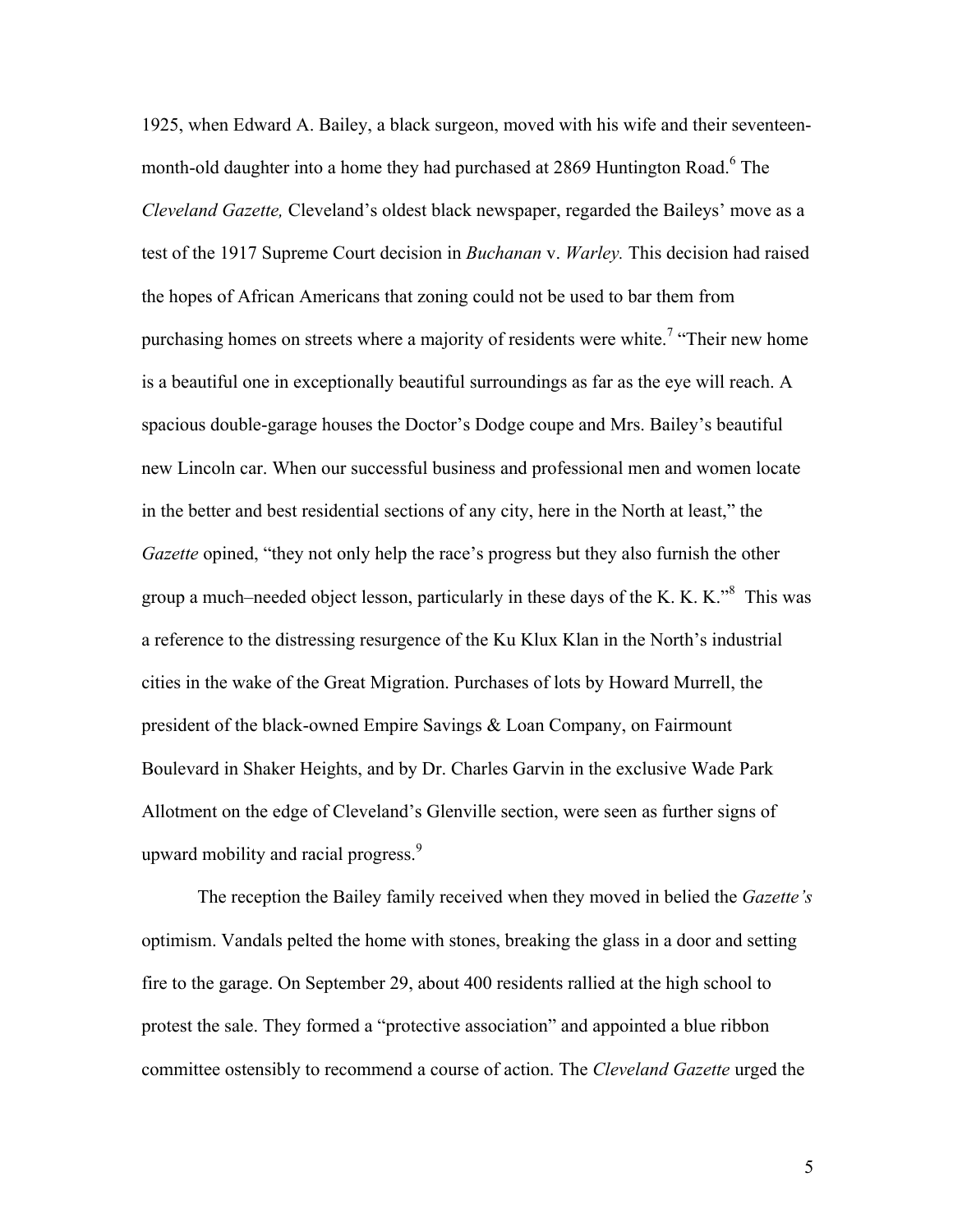three to "Hold the Fort!" It was confident that Bailey would prevail. "Undoubtedly encouraged by local kluxers…they say they want to stop any more 'Negroes, Jews', etc., from purchasing out there. This they cannot do legally. A little thing, very much like a U. S. Supreme Court decision, stands in their way.<sup>10</sup>

The Bailey incident played into the hands of the Van Sweringens and their close friend and surrogate, Mayor William Van Aken. Van Aken turned down Bailey's request for police protection, leaving the family to fend for itself when the vandals returned. To ward them off, Bailey's chauffeur fired one warning shot into the ground. He was promptly arrested and charged with unlawful discharge of a firearm. The mayor then posted guards with instructions to search everyone going into or out of the Bailey home. After the court turned down Bailey's request for an injunction to stop this harassment of his family, he sued the mayor and chief of police for depriving him of his rights, property, and reputation. He lost the case. Fearing for the safety of his family, Bailey had no choice but to retreat back to Cleveland.<sup>11</sup>

While these events unfolded, on October 19, 1925, the Shaker Heights Protective Association issued its report. The nine-member committee simply sanctioned the new restriction. In addition, it recommended an application process (slightly more liberal than the process used for admission to private clubs) to screen out undesirable future residents.<sup>12</sup> The committee also sanctioned the waiver in Restriction No. 5 that allowed buyers turned down by the company to petition neighbors for admission to the neighborhood. "The controlling consent," the committee's report explained, "is then a majority of those owners within these twenty-one lots who have accepted the restrictions. The majority vote controls." The report went on to state that if rejected "without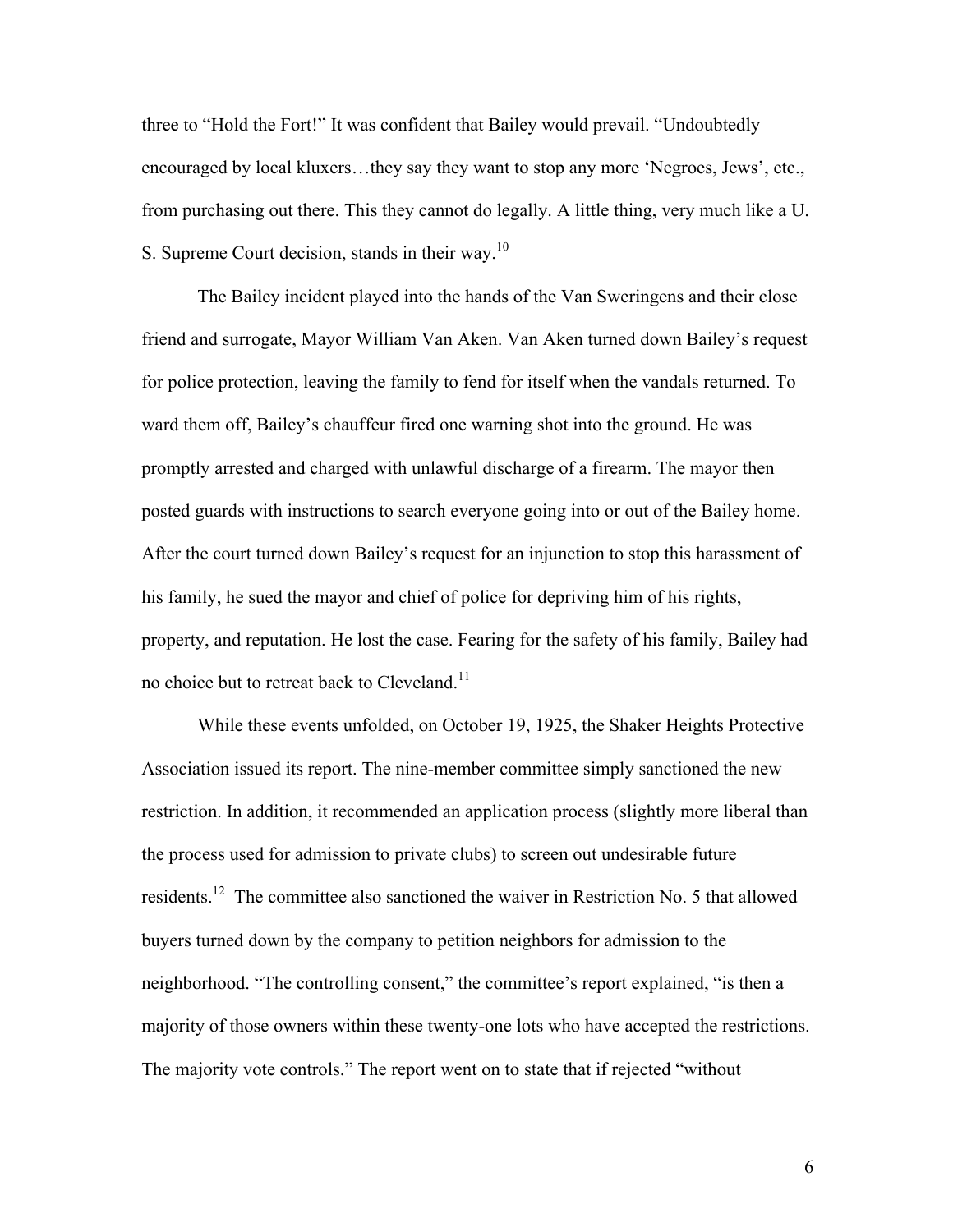prejudice, religious or otherwise," the candidate should have "sufficient pride not to insist upon living in a restricted residential community in which he is not desired."<sup>13</sup> Appended to the report were letters from the Union Trust Bank, the New York Life Insurance Company, and two prominent Cleveland law firms supporting feasibility and legality of the new restriction. Participation on the committee by the Reverend Charles H. Myers, rector of the Plymouth Congregational Church, added moral authority to the "club idea."<sup>14</sup>

The national prestige of Newton D. Baker added to the weight of the report's recommendations. The former mayor of Cleveland had served as secretary of war under President Woodrow Wilson. Upon his return to Cleveland, he had resumed the practice of law as a founding partner of the firm of Baker, Hostetler & Sidlo.<sup>15</sup> Baker's involvement in the Shaker Heights Protective Association did not go unnoticed by the NAACP, which issued a press release headlined "Newton D. Baker Ex-War Secretary on Cleveland Segregation Committee."<sup>16</sup> Baker, a liberal Democrat with aspirations to the American presidency, had a financial stake in maintaining property values in Shaker Heights. He had built a \$50,000 home next to Shaker Heights Country Club in 1922. He returned his original deed for revision in 1925. The new deed included Restriction No.  $5.^{17}$ 

That fall, Baker was preparing to argue *Euclid* v. *Ambler* before the U.S. Supreme Court. This was one of the most important cases of his career and a decision with vast implications for suburban development. As historian David Freund has written, "it wrote into law assumptions about property and exclusion that would prove foundational to zoning politics in the modern suburb."18 Baker represented Ambler Realty. The case turned on whether municipalities had a constitutional right to control development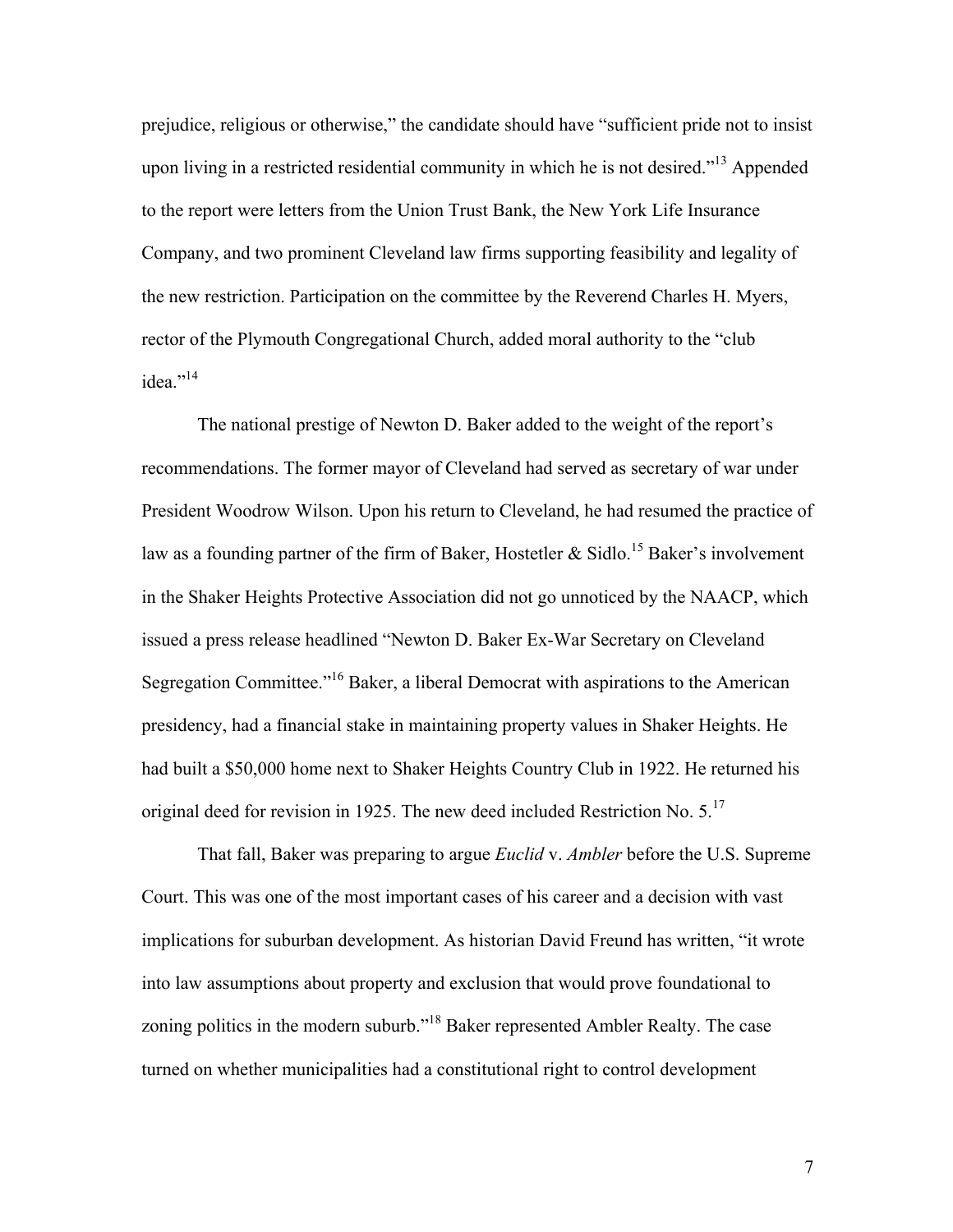through zoning. The Village of Euclid had denied Ambler Realty's petition to allow its entire property to be zoned for commercial use, which would have entitled the company to profit more handsomely from the sale of the entire parcel than if apartment buildings and two-family zoning were permitted. Baker won in U. S. District Court in January 1924, but the Village appealed the case to the U.S. Supreme Court. Two years later, the Court decided in favor of the Village of Euclid.<sup>19</sup>

The calculated avoidance of discriminatory language in Restriction No. 5 turned out to be unnecessary because *Corrigan* v. *Buckley*, also decided in 1926, upheld the use of covenants to keep out certain religious and racial groups.<sup>20</sup> Thus, simultaneously, both the new restriction and the new sanction for zoning provided the legal tools to keep Cleveland's blacks from moving beyond the confined urban spaces in which white Americans expected them to live.

The Shaker Heights' restrictions were similar in intent to other upper-class suburbs in the United States. In 1928, Helen Monchow, a real estate analyst for the Chicago-based Institute for Research in Land Economics and Public Utilities, compared the restrictions in eighty-four elite suburbs. Her study included Roland Park (Baltimore), Forest Hills Gardens (Queens), Palos Verdes Estates (Los Angeles), Scarsdale Estates (White Plains), Highland Park (Chicago), and Shaker Heights. Restrictions, she emphasized, were an aspect of planning. All the suburbs in her survey had restrictions related to what she called physical development, namely, the type of structures that could be built. About half had covenants that barred specific racial groups, using language such as "Caucasians only," "Asiatics and Negroes," "Mongolians and Africans." Seven required the approval of the developer for sale transfer, which reflected the same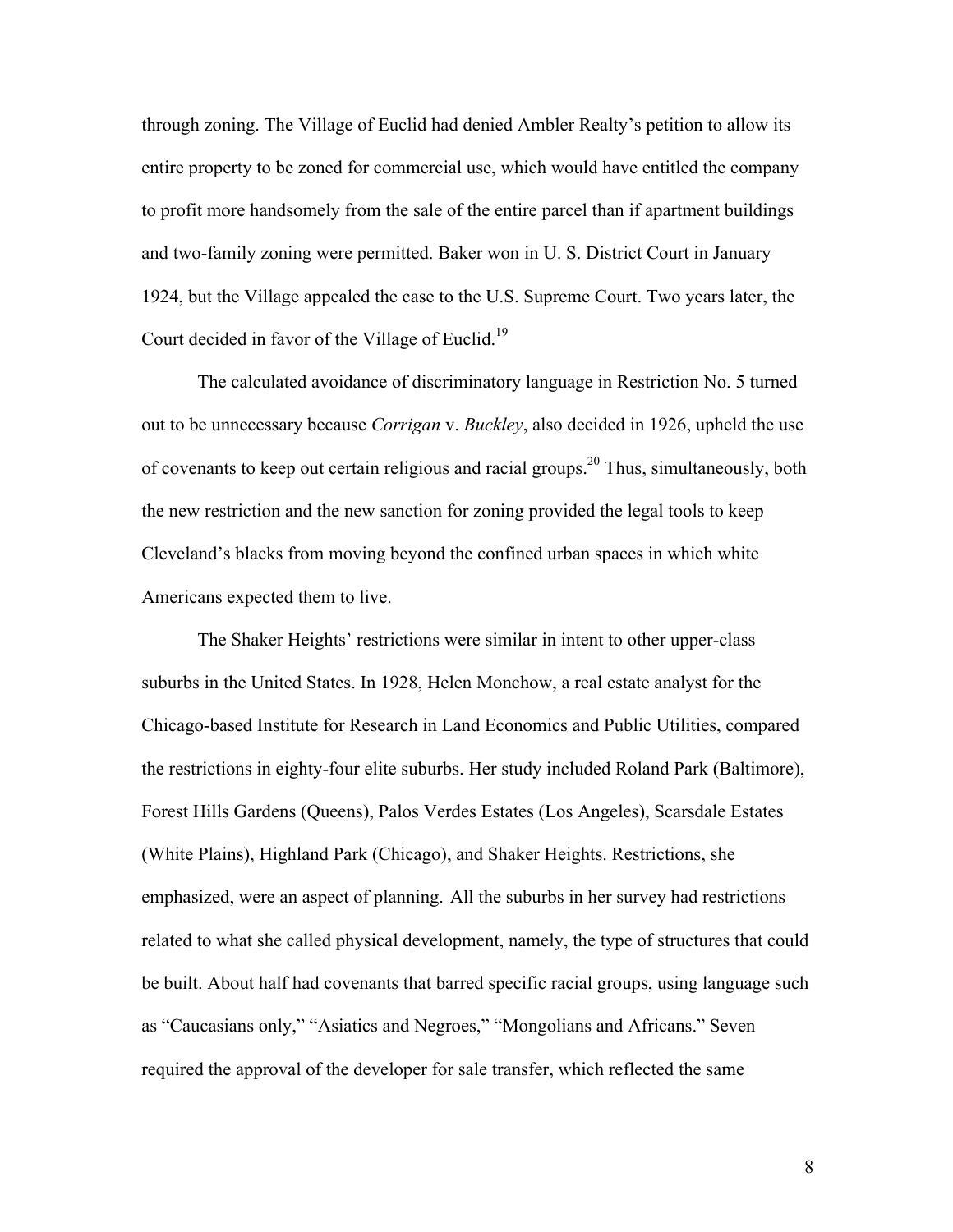discriminatory intent. Monchow found Shaker Heights' restrictions unrealistic in the length of time they were to remain in effect—in some cases up to 101 years. She also questioned the effectiveness of the waiver because it required the cultivation of an "active community spirit" which she doubted a busy homeowner would want to be bothered with.<sup>21</sup> In this she was mistaken. The Van Sweringen Company was still using a version of the application and waiver into the 1970s. This one-page application asked for a current address and two references. The sellers were required to sign the application verifying its accuracy and asserting that to their knowledge, the buyers had "no objectionable qualities." If the candidates passed muster, the company issued a standard approval form, which banks and title companies required before title could be transferred to the new owner.<sup>22</sup>

Significantly, Monchow recognized the impact of the Great Migration had on postwar suburban planning. The older suburbs in her study (planned between 1890 and 1913), she observed, were unlikely to have racial covenants. Such covenants were much more common in suburbs located near "the larger eastern and northern cities which have experienced a large influx of colored people in recent years." On the West Coast, they were "directed primarily against the Orientals."<sup>23</sup> Although Monchow did not mention any specific prohibitions against Jews, it is likely that most suburbs in her study had some way of limiting the number of Jewish residents. In the case of Shaker Heights, since not all residents returned their deeds for revision in 1925, affluent Jews had little difficulty settling on "unprotected" streets, particularly in the developed areas west of Lee Road. By the 1950s Jews were at least 40 percent of the city's population.<sup>24</sup>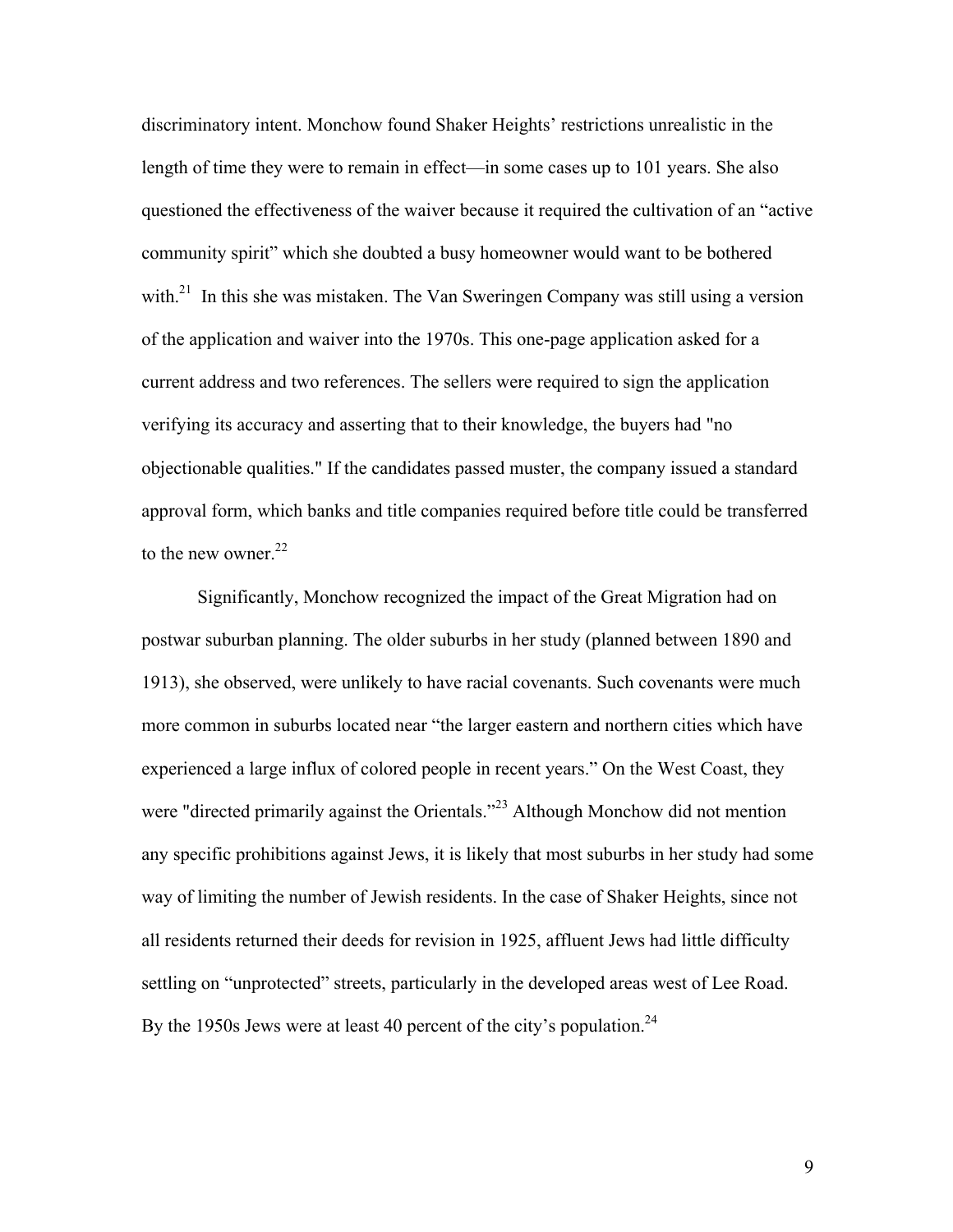Buyers of Van Sweringen property had accepted the limitations placed on what they could build and to whom they could sell their homes in exchange for protection. Restricted suburbs had higher property values and they assumed the value of their homes would continue to increase. When the Stock Market crashed in 1929, the Van Sweringens had not yet realized their vision of a planned community. Many lots remained in the company's inventory. Liquidation of the company would put at risk the protections that the Van Sweringens had guaranteed buyers of property in Shaker Heights.

#### **Bankruptcy, Reorganization, and Resistance to Change**

When the Van Sweringen Company declared bankruptcy in February 1936, oversight of its reorganization by the U. S. Bankruptcy Court prevented the sale of its unsold lots.<sup>25</sup> In 1937, a syndicate headed by financier Robert R. Young purchased the Van Sweringens' remaining assets. He planned to consolidate the Van Sweringens' railroad holdings and sell off the real estate.<sup>26</sup> Known as "the populist of Wall Street," Young announced he would to allow affordable Cape Cod or ranch-style homes to be built, two styles distinctly out of keeping with the rest of the architecture in Shaker Heights. **<sup>27</sup>** Fearful of the lowering of architectural and building standards, city council passed an emergency ordinance barring alteration or construction of buildings that would "destroy the value of neighboring realty."**<sup>28</sup>**

In 1939, an appraisal of Cleveland real estate by the Home Owners Loan Corporation's (HOLC) relieved some of the uncertainty created by the vulnerability of the Van Sweringen Company's unsold lots. It also left no doubt that Shaker Heights was a good investment—at least for the present. Five sections of the city received the top rating of "best" (green) indicating they were safe for investment. The HOLC appraisers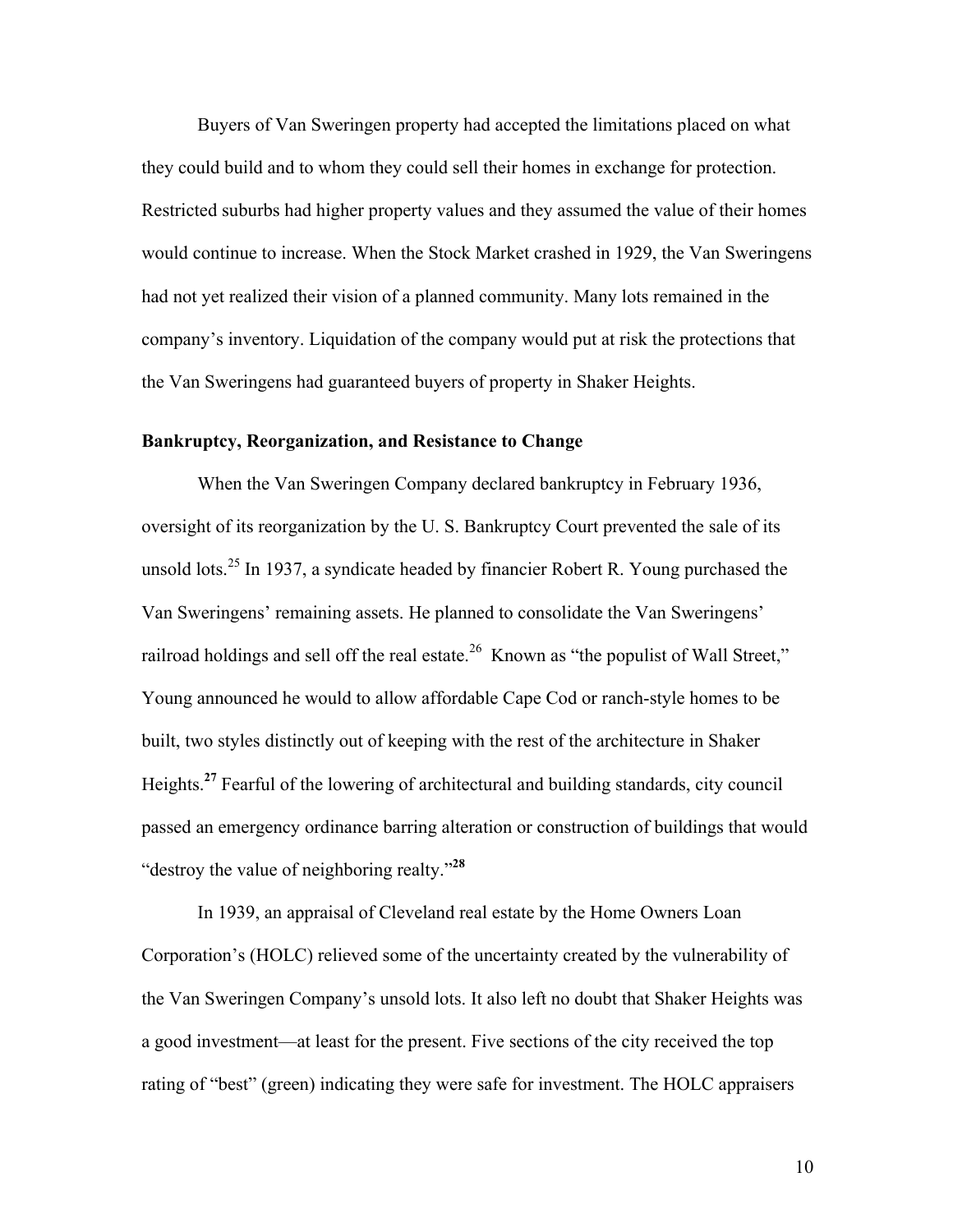regarded the undeveloped area east of Warrensville Center Road (A24) as one with the highest investment potential. Two sections received second-class but "still desirable" ratings: Moreland (B34) and Ludlow (B35).<sup>29</sup> These two sections were considered vulnerable because of their location on the suburb's border with Cleveland. The appraisers' evaluations proved prescient. Moreland and Ludlow were the first to integrate —Ludlow in the late 1950s and Moreland in the  $1960s$ .<sup>30</sup>

During World War II, the promise of high paying industrial jobs again drew African Americans from the segregated southern states to the industrial centers of the North.<sup>31</sup> Cleveland's black population increased from 84,504 in 1940 to 147,847 in 1950 creating pressure on available housing in the Cedar-Central ghetto. Todd Michney's important recent book, *Surrogate Suburbs: Black Upward Mobility and Neighborhood Change in Cleveland, 1900-1980*, documents the expansion of Cleveland's "black belt" in the 1950s and 1960s into four residential areas of Cleveland: Glenville, Mount Pleasant, Lee-Harvard, and Lee-Seville. Two of these areas, Mount Pleasant and Lee-Harvard, were located on Shaker Heights' southern border. Racial incidents in Cleveland's integrating neighborhoods were common, though they did not compare in ferocity to white resistance in Midwest cities like Chicago and Detroit.

The most notorious Cleveland incident took place in Lee-Harvard in 1953 when Wendell Stewart, a black funeral director, moved into a home on Talford Avenue. After a large crowd of angry white residents grew menacing, several major social service agencies helped to defuse the situation, including the Cleveland Welfare Federation, the Jewish Community Federation, and the Mayor of Cleveland. The mayor's involvement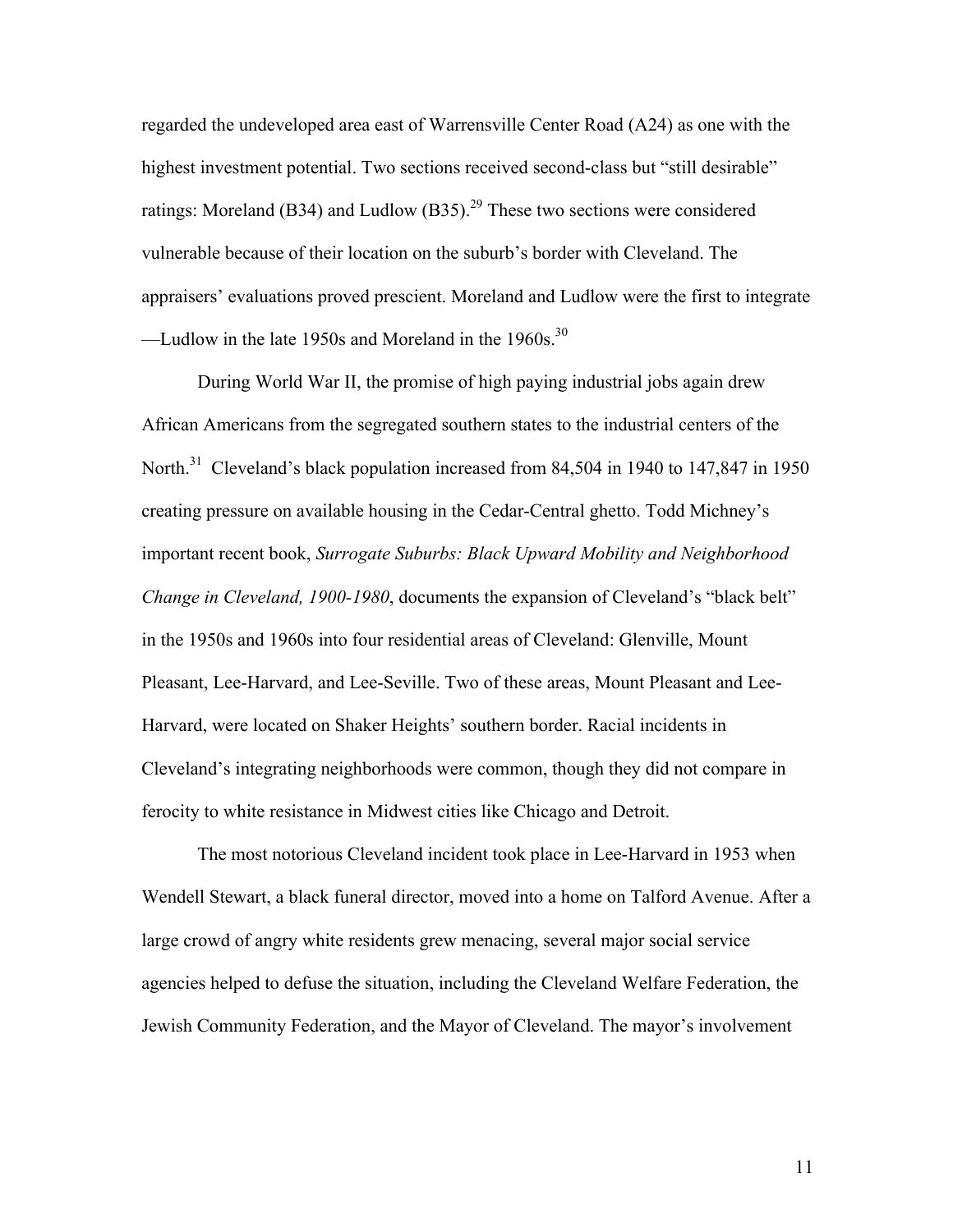was important in reassuring blacks that they would receive police protection when they moved into hostile white neighborhoods.<sup>32</sup>

Michney has suggested that it is possible that blacks encountered less overt hostility because of the heavy concentrations of Jews in Cleveland's "surrogate suburbs." The migration of the Jewish community to the eastern suburbs of Cleveland Heights, University Heights, and Shaker Heights had started before World War II. The leaders of the Jewish community supported open housing and carefully monitored racially sensitive situations.<sup>33</sup>

In postwar Shaker Heights, since the transfer of deeds required the consent of the Van Sweringen Company, buyers were still expected to fill out the application, an instrument principally used to discriminate against Jews. Realtors avoided showing homes to their Jewish clients on streets where they knew the company would refuse consent. One prominent realtor, who happened to be Jewish, recalled only one client with the temerity to try to obtain a waiver after the company refused consent. He recalled the incident in a confidential interview conducted by sociology professor Maurice Klain, now the property of the Western Reserve Historical Society.<sup>34</sup>

The rejected buyer, he said, was the son of a department store executive. He had set his sights on a home for his young family on Lomond Boulevard near the Sussex Elementary School. The realtor had shown him the home with the caveat that it was likely that the company would not grant consent. When his application was turned down, his client persevered, convinced that his future next-door neighbor would welcome someone as attractive, well spoken, and well connected as he. But when he asked her to sign his petition, she demurred, informing him that she owed it to her neighbors to talk it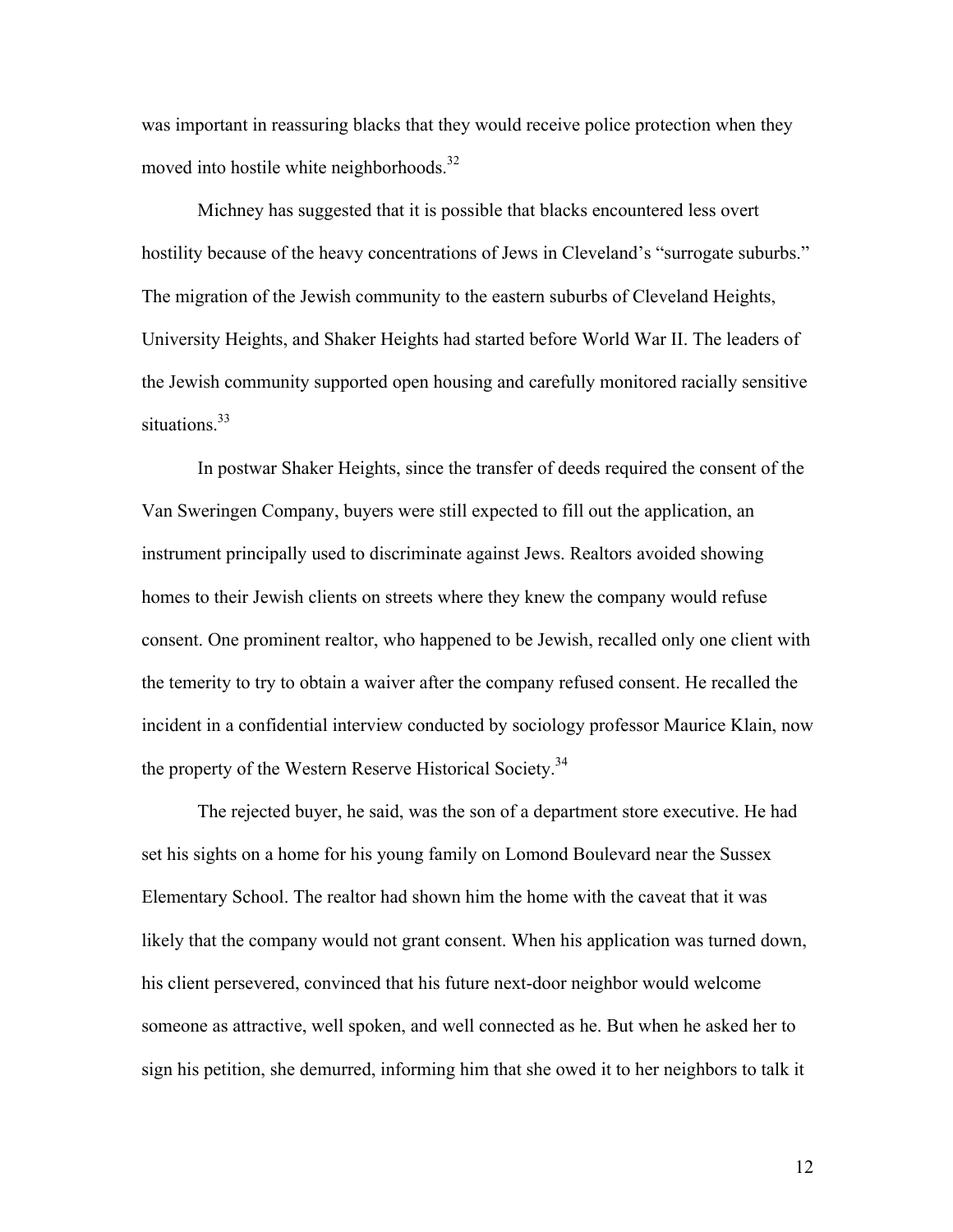over with them first. Mortified by this response, he took his realtor's advice and purchased a more expensive property off Shaker Boulevard where the realtor was confident the company would swiftly grant approval.

#### **The Opening of the "Club Section"**

A large swath of undeveloped Van Sweringen property east of Warrensville Center Road area also remained closed to Jews. Opened for sale in 1929, it was close to eight country clubs and four exclusive private schools.<sup>35</sup> By 1945, back taxes owed by the Van Sweringen Company raised the specter of the liquidation of the company's unsold lots. Both the city and the company's owner, Robert Young, had a common interest in finding a way to sell the lots. They worked out an agreement with the Bankruptcy Court that gave them joint control over lot sales. An appraisal carried out by the city in 1946 fixed the price of the lots. As they were sold, the city issued a tax-waiver to the company in exchange for 60 percent of the sales price (split between the city, school board, and Cuyahoga County).<sup>36</sup> This so-called "60-40 Plan" gave the city leverage over the company and a role in the enforcement of the restrictions. Young still owned the company, but the plan tied his hands.

In 1953, impatient with the slow rate of sales under the plan, Young directed his agent to place one hundred lots on the market without restrictions. Fifty were immediately sold to Jewish buyers. City council retaliated by repealing the 60-40 Plan and canceling all sales at midnight June 15, 1953. This action raised the hackles of the real estate community, which protested that the council's action would lead directly to foreclosure and forfeiture of the lots. The Jewish editor of the local *Sun-Press*, Harry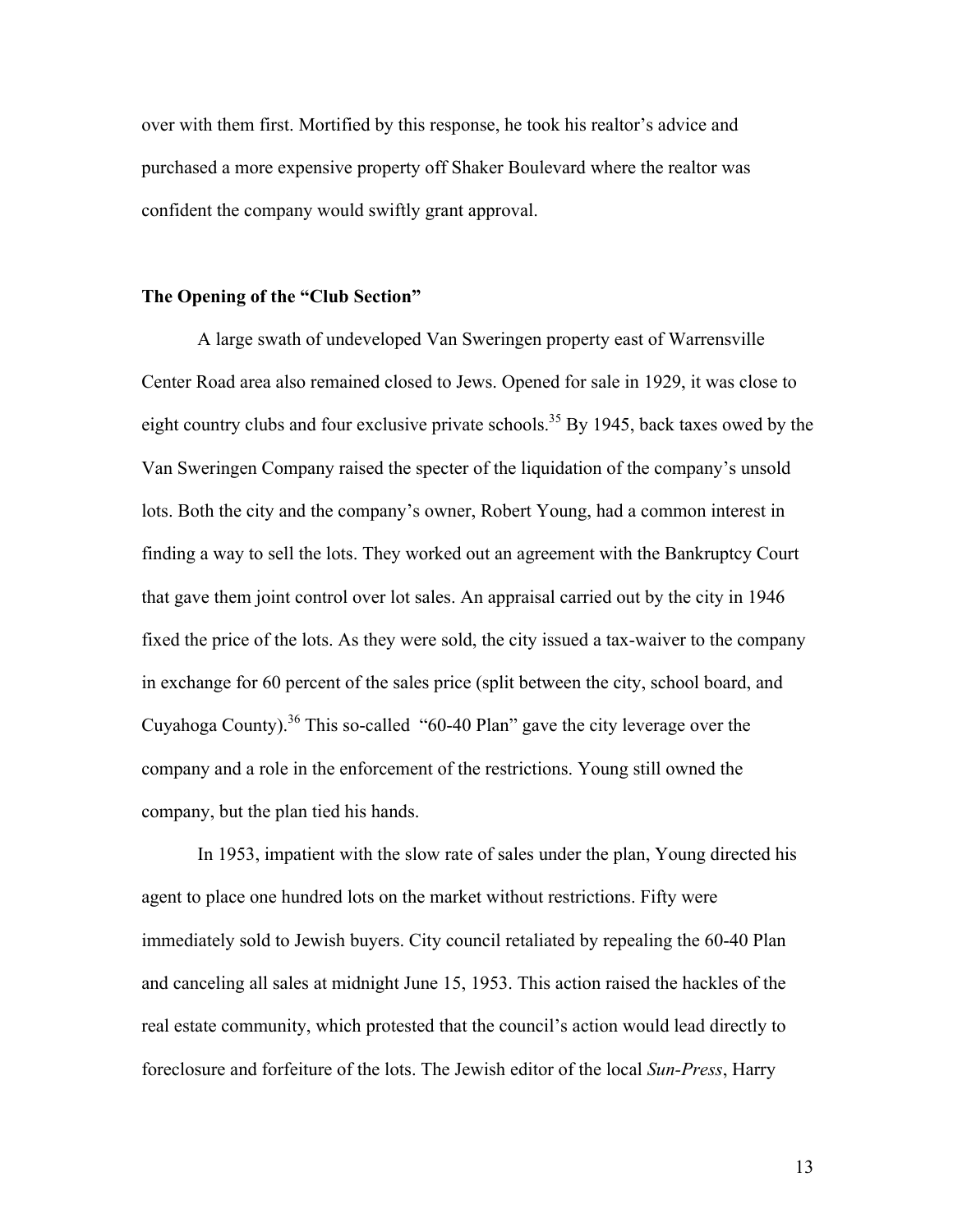Volk happened to be one of the buyers whose sale had been canceled. He warned city officials: "A public auction will be a gala field day for real estate speculators and the builders of row houses who will not have the watchful Van Sweringen Company officials around to enforce deed restrictions."<sup>37</sup>

The primary concern of the city, as always, was to preserve its upper-class character. City officials apparently feared that real estate speculators might purchase the lots, bulldoze away its scenic hills, and build thousands of identical tract homes reminiscent of Levittown, a postwar housing development on Long Island. After spending the summer debating what to do, city council passed a resolution to allow the sale of no more than two contiguous lots on the same street and to limit buyers to a total seven. The sale also required the consent of five abutting neighbors.

The Klain interviews make clear that the Jewish buyers were offended by the need for *any* consent. Already well represented in the population of Shaker Heights, they regarded the resolution as an effort to keep them from building homes on lots the Van Sweringens had intended to be the most exclusive area of the suburb. It was an emotional issue, recalled Senator Howard Metzenbaum. "Not all members of our own community were in total accord; some felt we should not 'rock the boat.'<sup>38</sup> Nevertheless, the Community Relations Committee of the Jewish Community Federation decided to confront the city on this issue. It demanded a meeting with the mayor, members of city council, and the Van Sweringen Company's lawyer. This meeting took place on a Saturday in mid-September in the law offices of the president-elect of the Cleveland Bar Association and chair of the Jewish Community Federation. Two representatives of the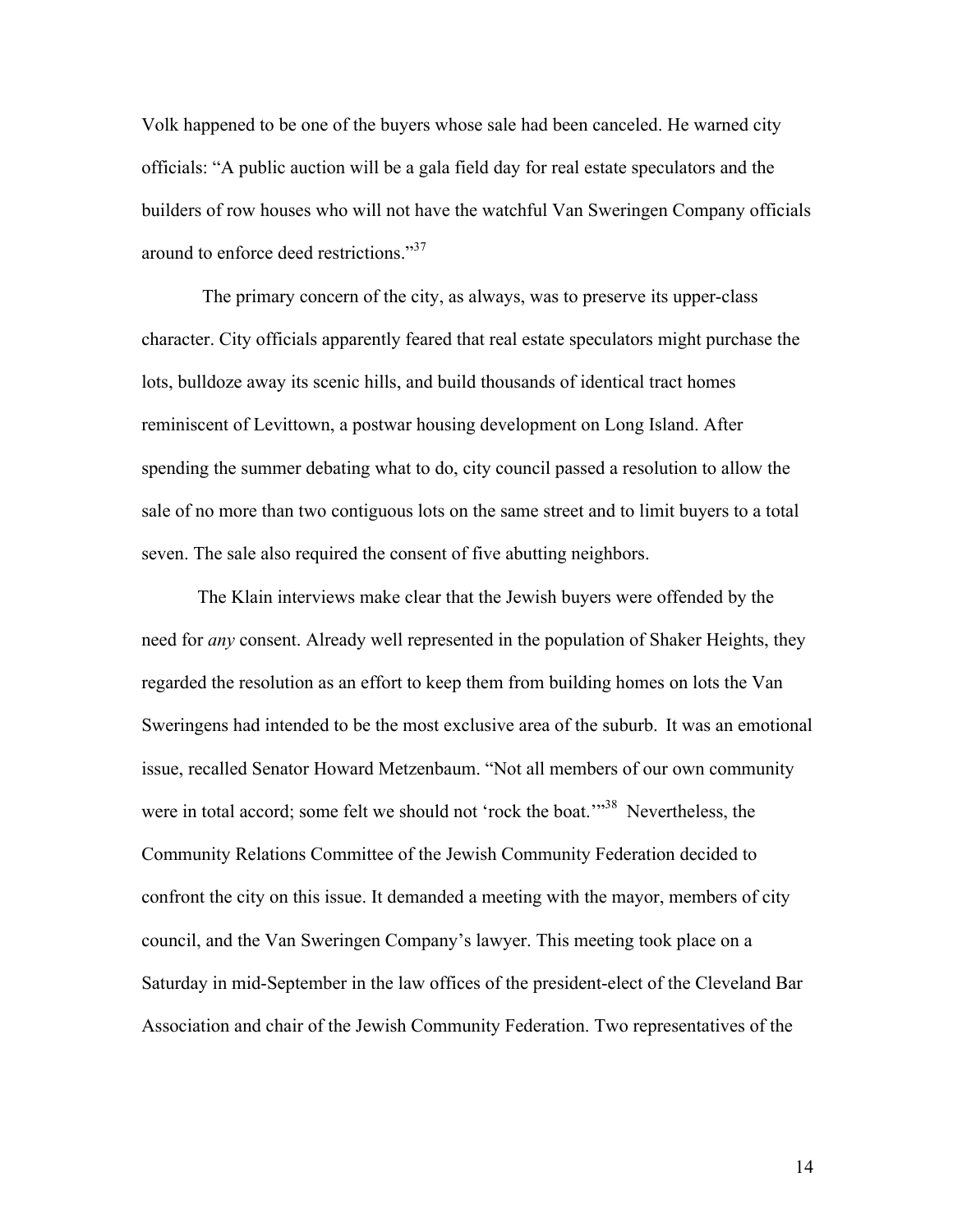Jewish Community Federation also participated in this meeting, as well as lawyers representing three of the buyer whose sales had been canceled.<sup>39</sup>

Although the U. S. Supreme Court had ruled in *Shelley* v. *Kraemer* (1948) that racial and religious covenants were unenforceable, the lawyers for the Jewish Community Federation had concluded that it would be hard to prove anti-Semitism because the proposed restriction did not contain any discriminatory language.<sup>40</sup> The Jewish participants informed the mayor and members of city council they planned to bring a taxpayers' lawsuit against the city challenging the 60-40 Plan. The real issue, however, was whether neighbors had a right to pass judgment on who would make a good neighbor. The sole criterion, they argued, ought to be whether they could afford to purchase the property. After a brief debate, the mayor, members of city council, and the lawyer for the company capitulated. On September 21, 1953, the Shaker Heights City Council passed Resolution 5955 without the offending restriction.<sup>41</sup> Jews apparently purchased most of the lots in the area east of Warrensville Center Road. So great was the increase in the school-age population of Shaker Heights in the 1950s that, in addition to a new elementary school, the city built a second junior high school.

In 1959, the bankruptcy of the Van Sweringen Company ended after twenty-three years in reorganization. The company conveyed its only remaining asset, about 169 acres of undeveloped land in Shaker Heights, Pepper Pike, and Beachwood to its last creditor, the National City Bank of Cleveland. The company's stock was transferred to a foundation created for the sole purpose of perpetuating the restrictions. The Van Sweringen Company Foundation, the *Wall Street Journal* reported, retained the "*right to pass on any individual purchasing a residence, even in the resale of a home*."42 The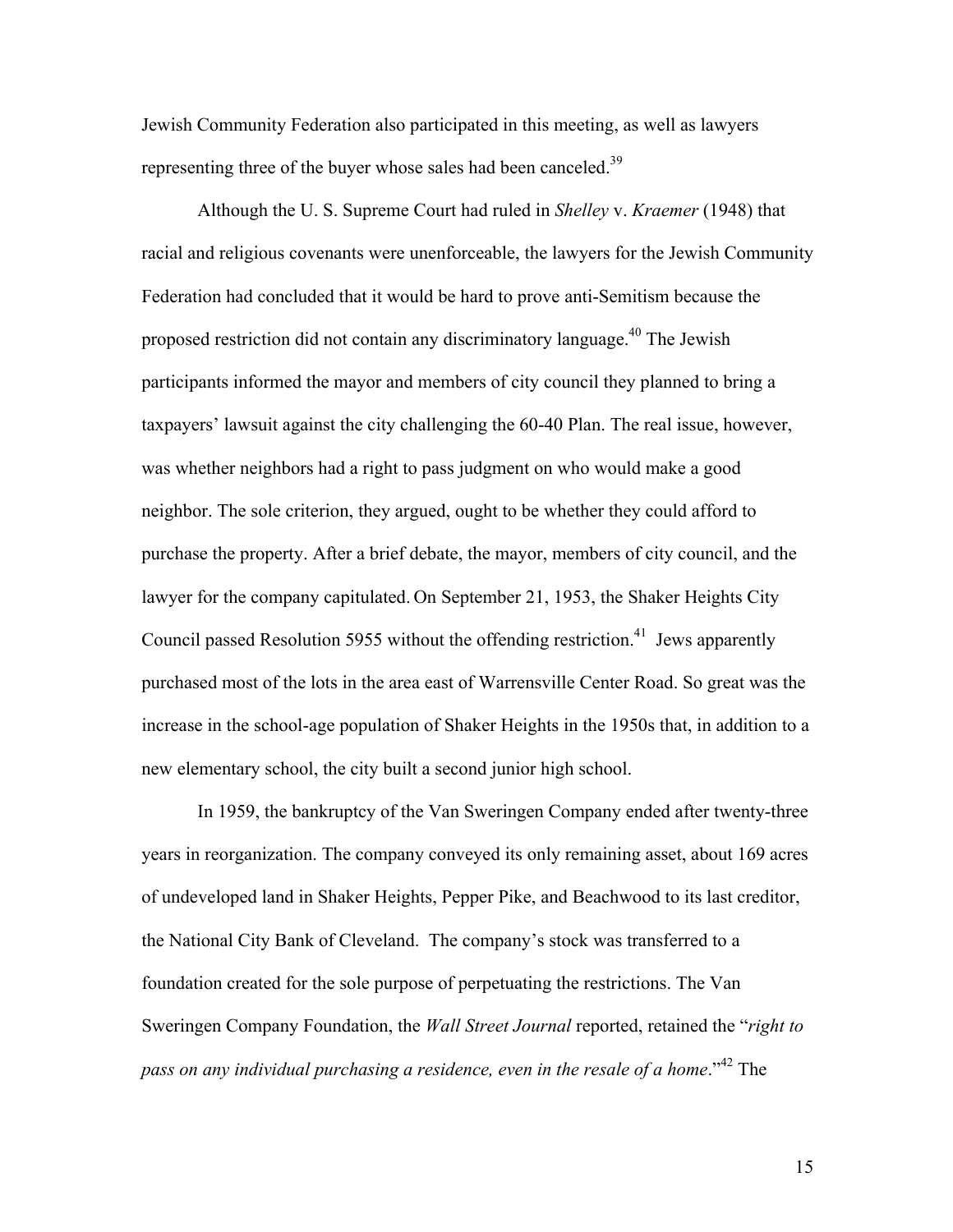foundation required buyers to fill out the standard application form and continued to arbitrarily turn down African Americans. The board of the foundation was made up of three representatives selected by the mayors of the three suburbs. The Mayor of Pepper Pike served for many years as the president of the foundation. The restrictions continued to be enforced in parts of Beachwood and Pepper Pike. This story is yet to be told.

#### **Ludlow: the Suburb's Achilles Heel**

African Americans were still barred from purchasing property in Shaker Heights. Nevertheless, in 1956, increasingly affluent African Americans found a way to gain access to the Shaker school system. They began purchasing tax-delinquent lots in the part of the Ludlow Elementary School District located in Cleveland. This anomalous school district straddled the Cleveland/Shaker Heights boundary, an arrangement negotiated with the Cleveland School Board in 1912. With the restrictions sealing off the other boundaries of Shaker Heights with the city, Ludlow proved to be Shaker Heights' Achilles' heel. 43

While not the first to purchase a lot in the Ludlow school district, John and Dorothy Pegg became a symbol of the black struggle to gain entrance to Shaker Heights, then Cleveland's most desirable suburb. In 1956, they purchased a lot at 13601 Corby Road on the Cleveland side of the Ludlow boundary. Pegg, a member of the law firm of Bustamante, Donohoe, & Palmisan, had served as a local campaign manager for Senator (R) Robert A. Taft. A measure of Pegg's stature in the community was his appointment in 1956 to the Board of the Cleveland Welfare Federation. His wife was treasurer of the Cleveland League of Women Voters. None of this civic involvement counted when it came to getting a mortgage. Cleveland Trust, where the Peggs did their banking, turned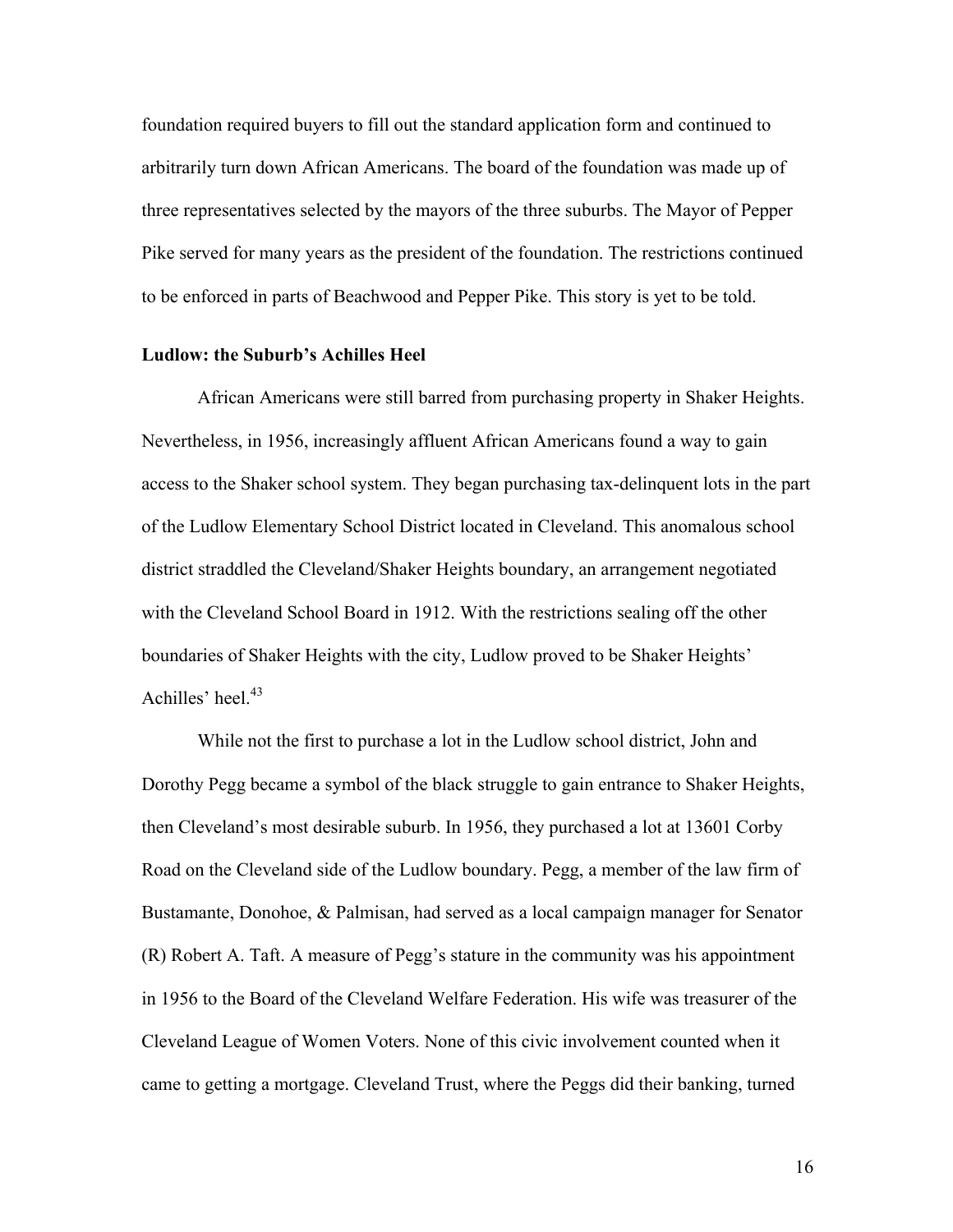them down. After securing a mortgage from the black-owned Dunbar Life Insurance Company, the Peggs hired an architect and a black contractor, H. D. Dobbins, to build a center hall colonial home. During construction, they received threatening phone calls and letters and their home was repeatedly vandalized.<sup>44</sup>

A group of white homeowners, led by the neighbor across the street, called a meeting at Ludlow School to protest the invasion of their neighborhood by "undesirables." They organized an association and put pressure on residents to sell only to prospects approved by the association. While the group's motivation was clearly racist, organizers claimed they were only trying to make sure the Van Sweringen Company's building standards were enforced.<sup>45</sup> Gilbert Seldin, a Jewish labor mediator active in the Cleveland Clearinghouse on Civil Liberties, organized a "counter-movement" to advocate open occupancy and discourage "running away from Negro neighbors."<sup>46</sup>

As neighborhood tension mounted, on January 3, 1956, a bomb destroyed the Peggs' garage and blew a hole in the dining room wall. Whether this incident was racially motivated or a response to his builder's use of non-union labor was unclear.<sup>47</sup> Seldin rallied neighbors who helped clean up the Peggs' yard and the couple moved in under the protection of the Cleveland police.

Other black professionals built homes in Ludlow. This exceptional group included dentists Winston S. Richie and Theodore Mason, graduates of the Western Reserve University School of Dentistry; Drue King, a graduate of Harvard and Tufts Medical School; businessman Alonzo Wright, Jr.; J. Howard Battle, who became the first black member of the Cleveland Area Board of Realtors and head of the Urban League's Operation Equality, and *Call & Post* editor, William O. Walker. Many of these homes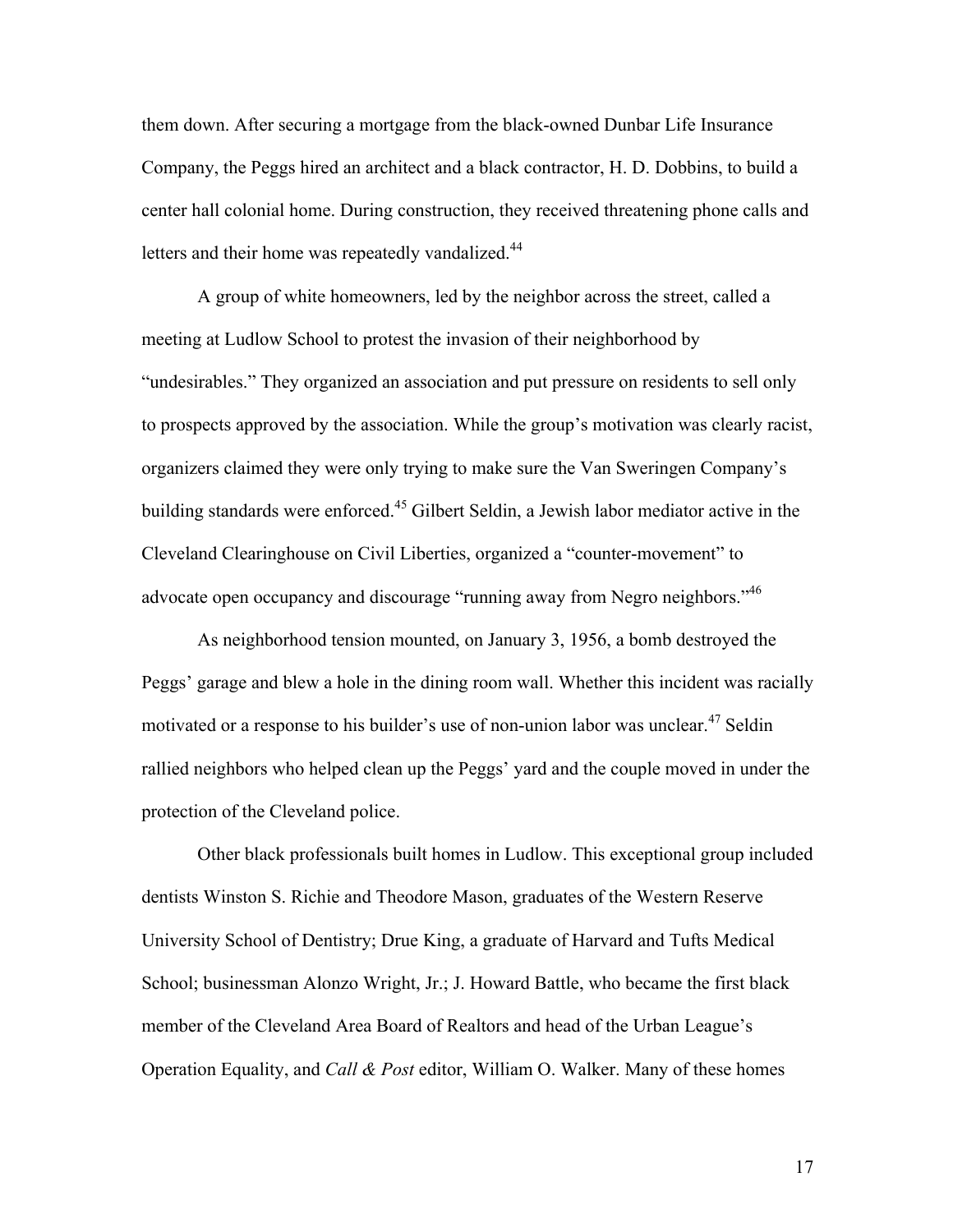were designed by Arthur Saunders, a black architect who had to use a colleague to pull Cleveland building permits.<sup>48</sup>

Ludlow's Jewish residents made common cause with their black neighbors in an effort to keep the neighborhood integrated. They formed block clubs to stop blockbusting, a tactic used by real estate operators to promote panic selling by inundating white homeowners with leaflets, calling cards, and phone calls urging them to sell before the value of their homes fell. To stop panic selling, residents founded the Ludlow Community Association in the summer of 1957 with a membership of some eighty families committed to the goal of achieving a racially balanced community. By this time white realtors had stopped listing homes in Ludlow.<sup>49</sup>

Leaders of the Ludlow Community Association realized they were facing institutional racism of the real estate and banking communities. The Cleveland Area Board of Realtors (CABOR) did not allow its members to show homes to black clients in white neighborhoods. To do so risked loss of license. Conversely, CABOR did not show homes to white clients in black or "changing" neighborhoods. At the same time, Cleveland's established banks refused to mortgage homes in these neighborhoods because the federal Home Owners Loan Corporation (HOLC) ruled them unsafe for investment, a process called redlining. Cut off from real estate investment, the community faced a downward spiral of increasingly less financially qualified buyers. Physical decline of the neighborhood appeared inevitable.

The Ludlow community was determined to stem the flow of black residents into the neighborhood by controlling real estate listings and establishing a mortgage lending company. Both were focused on assisting young white couples in purchasing their first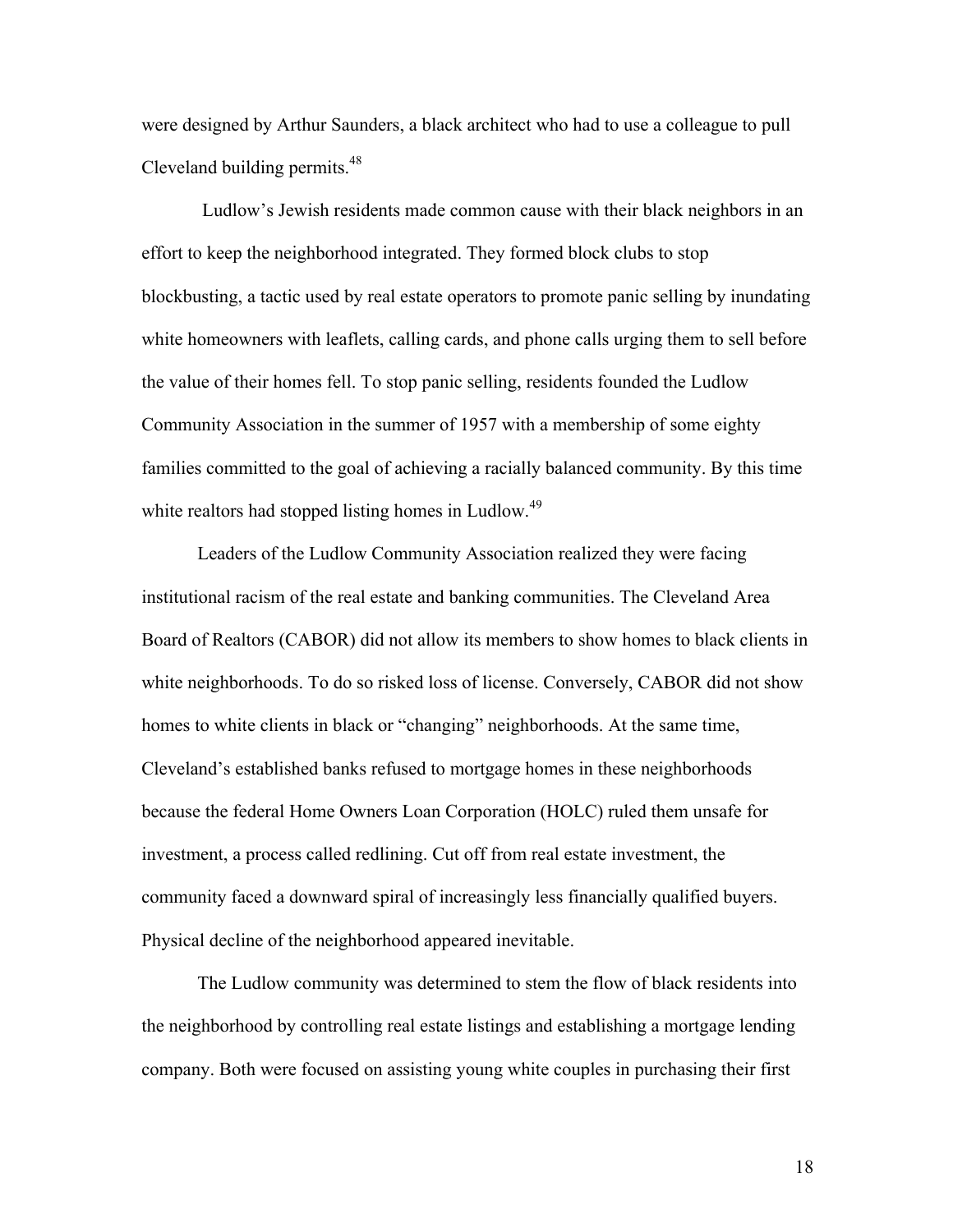homes. Funds were raised through the sale of stock in the Ludlow Company. An initial stock offering sold at \$100 per share raised \$16,000. Shaker Savings and Loan Association agreed to appraise the homes and offer first mortgages to qualified white buyers. The Ludlow Company offered a second mortgage toward the down payment at 1/2 percent higher than the prevailing rate. The maximum loan was \$5,000. The risk to Shaker Savings was small since potential buyers were carefully vetted and a relatively large down payment reduced the amount owed on the first mortgage.<sup>50</sup>

In January 1962, the Ludlow Community Association hired a housing coordinator who was on leave from the Western Reserve Medical School after the birth of her fifth child. Her salary was paid out of a grant from the Cleveland Foundation. She projected a positive image of Ludlow as a sophisticated, highly accomplished community of professionals. The vacuum left by CABOR's refusal to show homes to white prospects in Ludlow had left the market open only to blacks. By controlling listings, it was much more difficult for blockbusting to take place. However, the coordinator found it necessary to turn away many black families seeking assistance from the office. John Diekhoff, the young vice-provost of Western Reserve University, expressed his unease with the policy in an article in *The Educational Forum:* "It is not easy for a community integrated by choice and on principle to tell a Negro homeseeker that there is nothing the housing coordinator can show him," he wrote. "It is not easy for the Negro parent who wants for his children the equality of the Ludlow school to distinguish the discrimination that maintains integration from that which prevents it. Either excludes him."<sup>51</sup> Both black and white residents reconciled themselves to the need for living with a difficult compromise. The commitment of the Ludlow community to sustaining a racially balanced community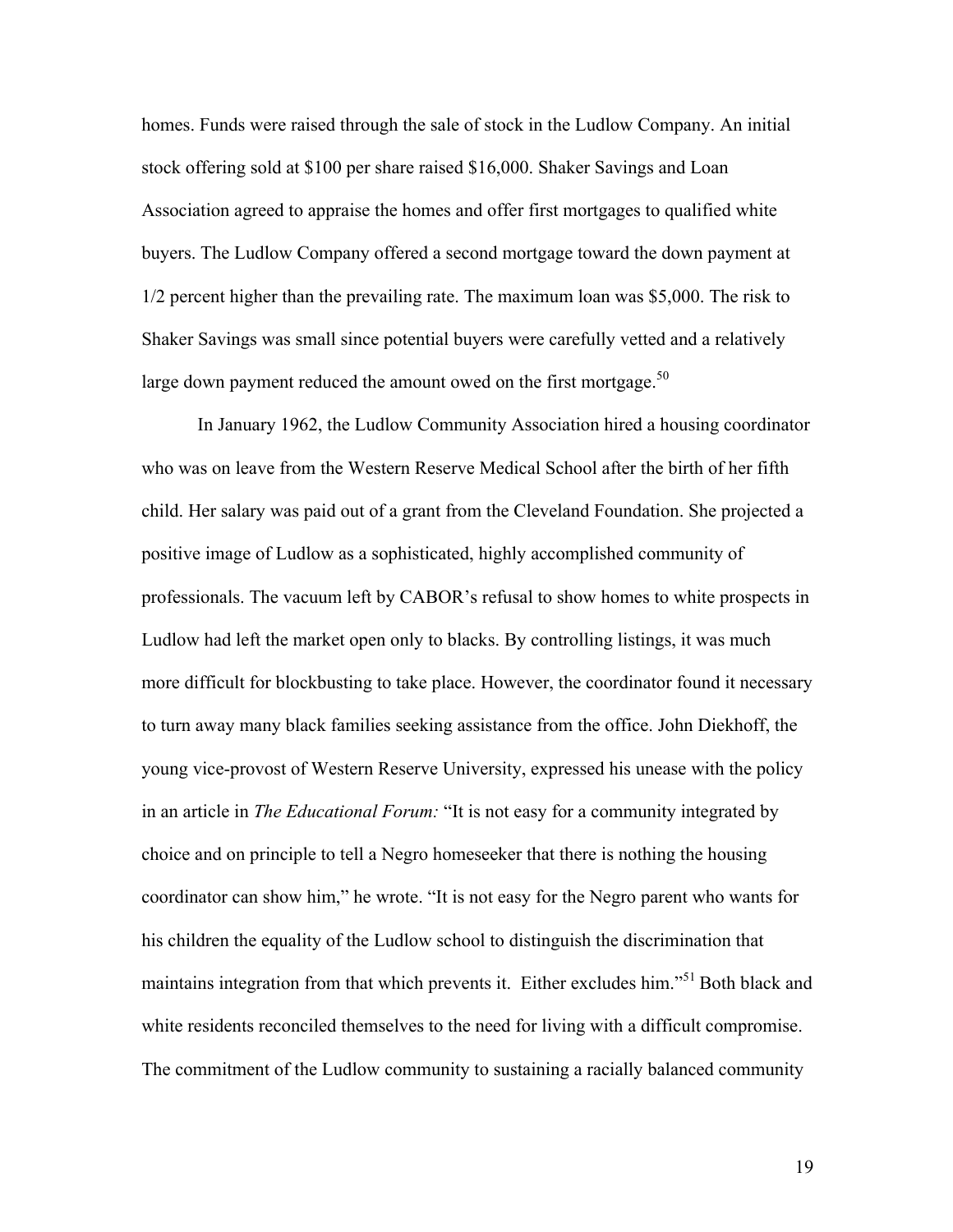was considered so unusual at a time of increasing racial tensions that it brought national media attention to Ludlow as a leader in integration. $52$ 

Ludlow's housing office became the model for similar efforts by the other integrating neighborhoods of Ludlow, Moreland, Lomond, and Sussex, all located south of Van Aken Boulevard. In 1967, the city consolidated the four neighborhood offices into the Shaker Communities Housing Office and hired a director and fourteen part-time staffers. In its early years, this department of the city operated on a budget of roughly \$100,000 a year with one third from the board of education and two-thirds from the city.

The office limited its services to assisting white couples looking for homes in the integrating areas south of Van Aken Boulevard. African Americans had to find their own listings, a task made more difficult by the city's ban on "For Sale" signs. Blacks who wanted to move into the more expensive, predominately white areas north of Van Aken Boulevard were referred to Fair Housing, Inc., a company that specialized in prointegrative moves, or to Operation Equality, funded by the Urban League. Many people, both black and white, were sharply critical of this policy. The policy was considered necessary at a time when Shaker Heights feared the entire south side of the city would become black. Accusations of unequal treatment of blacks bedeviled the work of the office until it was phased out in  $2002^{53}$ 

#### **Integrating the "Lily-White Neighborhoods" to the North**

The size and cost of the homes in the neighborhoods north of Van Aken Boulevard made integrating them more difficult. The Van Sweringens had planned Shaker Heights in graduated sections of lots from north to south, beginning with the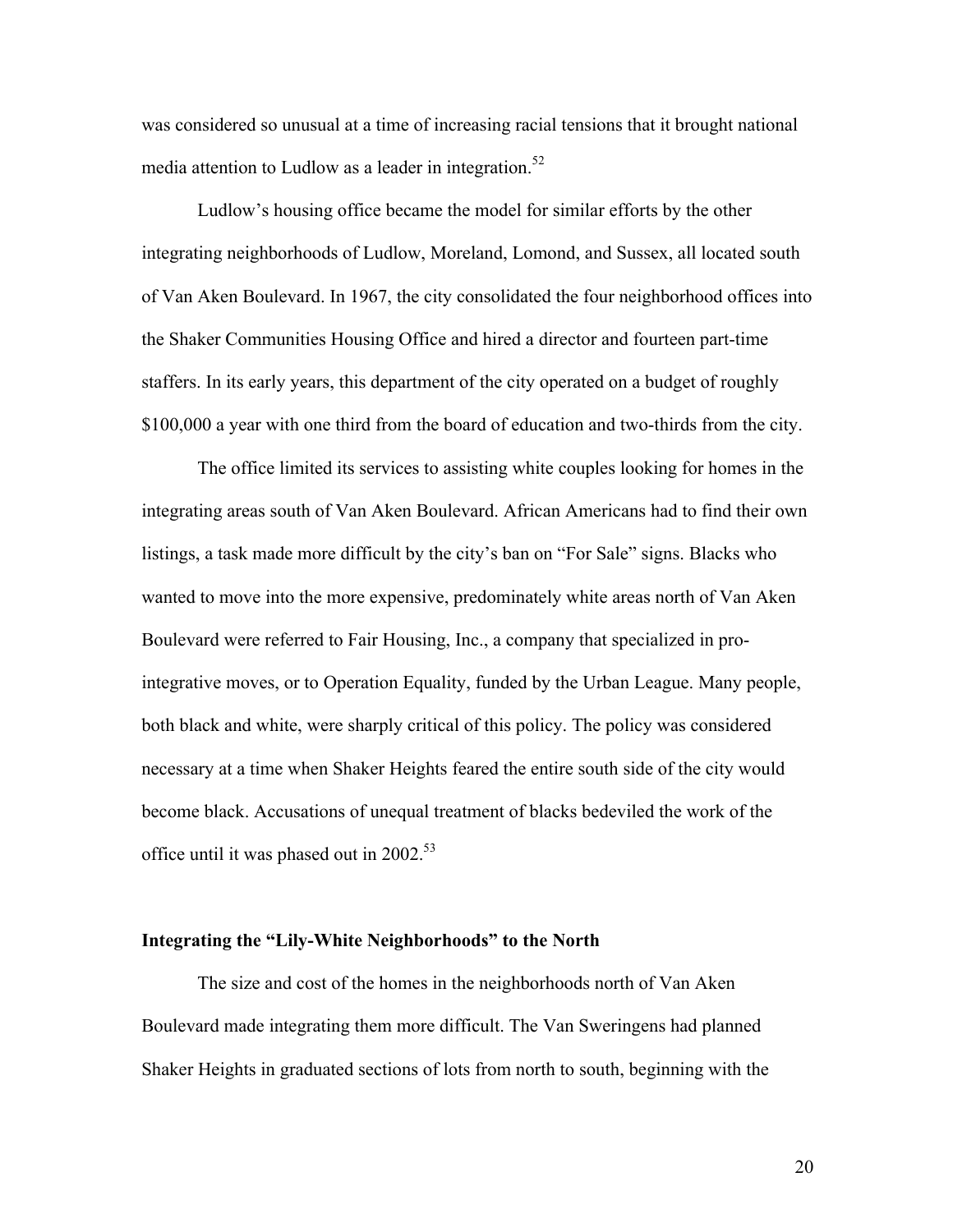largest homes along South Park Boulevard and Lee Road. Lot sizes became progressively smaller south of South Woodland Road with the smallest most affordable single- and two-family homes south of Van Aken Boulevard. Homes north of Van Aken Boulevard were often beyond the means of most African Americans. Shaker Heights did not make it easy for the few financially qualified black families to move into these more expensive areas.

A new program sponsored by the Cleveland branch of the Urban League was set up to match financially qualified African Americans with homeowners in white East Side neighborhoods who had signed a pledge in support of open housing. In 1962, a black dentist, Ervin Mason, and his wife Thomasine, a homemaker with two preschool children, volunteered to participate in this program. Ervin Mason was the brother of Theodore and Beverly Mason, founders of the Ludlow Community Association.

Bernard Grenell, a former Bobbie Brooks Sportswear executive, was setting up a new sportswear company in Beverly Hills, California. The Grenells owned a home at 3320 Aberdeen Road in the Onaway section of Shaker Heights. Although the Grenells had several bids, they accepted the Masons' offer because Barbara Grenell felt that "they would be the kind of people who would fit comfortably into this neighborhood.<sup>54</sup> The two parties signed a sales agreement on July 30, 1962. The selling price was \$29,250. The contract gave them sixty days to close the sale. The Masons financed the home through Quincy Savings and Loan. Warned not to reveal the details of the sale, Barbara Grenell waited until the day they moved to tell her next-door neighbor they had sold to a black family. He was outraged. Neighbors quickly organized to fight the sale. Joan Cole, the Urban League's director of housing, asked Alan Kandel and Sidney Vincent of the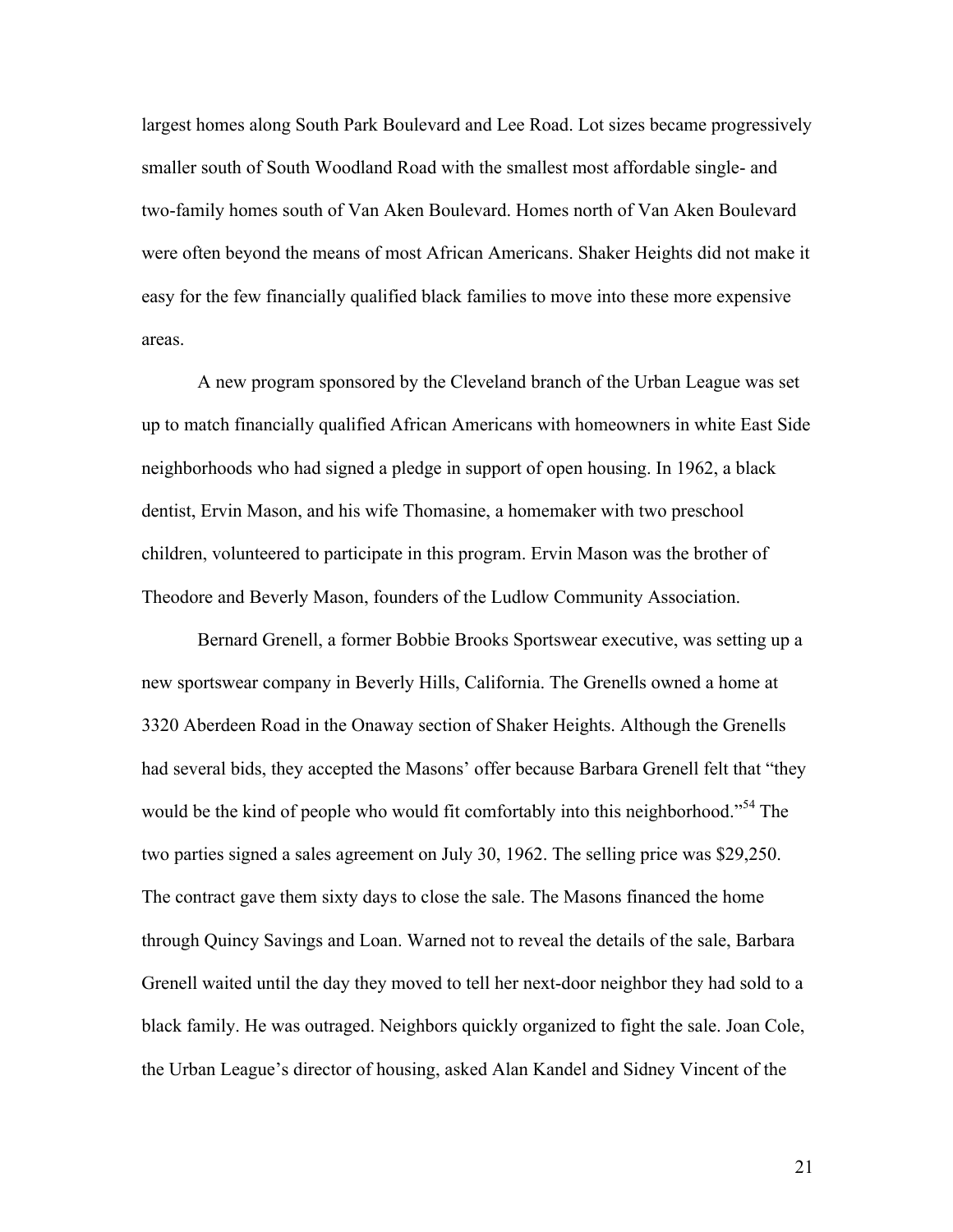Jewish Community Federation, and Reverend Bruce Whittemore of the Cleveland Area Church Federation to intervene in hopes of quelling neighborhood panic.<sup>55</sup>

Aberdeen homeowners, determined to fight the sale, sought the advice of Alexander Mintz, President of Shaker Savings and Loan Association. The bank carried as many as one-third of the mortgages in Shaker Heights. He warned that "this was just the beginning of a complete inundation of Negroes into their heretofore 'lily white' neighborhood.'" In twenty-four hours the group raised \$8,500 to purchase the Grenell home. Mintz promised that Shaker Savings would approve a loan of \$21,000 and assist in finding an appropriate buyer for the property. $56$ 

After they pressured Grenell to cancel the sale, the group formed a trust and purchased the home. At this point, Mason's lawyers, Thomas Watson and Joe Finley, teamed up with NAACP lawyers J. B. Taylor and Clarence Holmes. They filed a lawsuit against the Grenells and twenty-four neighbors for housing discrimination and conspiracy, asking for \$675,000 in damages. The Masons won the lawsuit. Thomasine Mason's daughter recalled how difficult it was for her mother to wait two years for the decision. Apprehensive when they moved in, her mother was overwhelmed by the warm reception they received. Presumably, in the intervening two years, those opposed to the sale had moved. Her daughter said never knew of the trauma her parents suffered from the sale. She had only happy memories of growing up on Aberdeen.<sup>57</sup>

The sale of a home in the "club section" east of Warrensville Center Road also had to be litigated. This home at 24250 South Woodland Road was purchased in 1962 through white intermediaries Sidney and Esther Dubin. The use of third parties to purchase homes in Shaker Heights was unusual. The Dubins immediately transferred title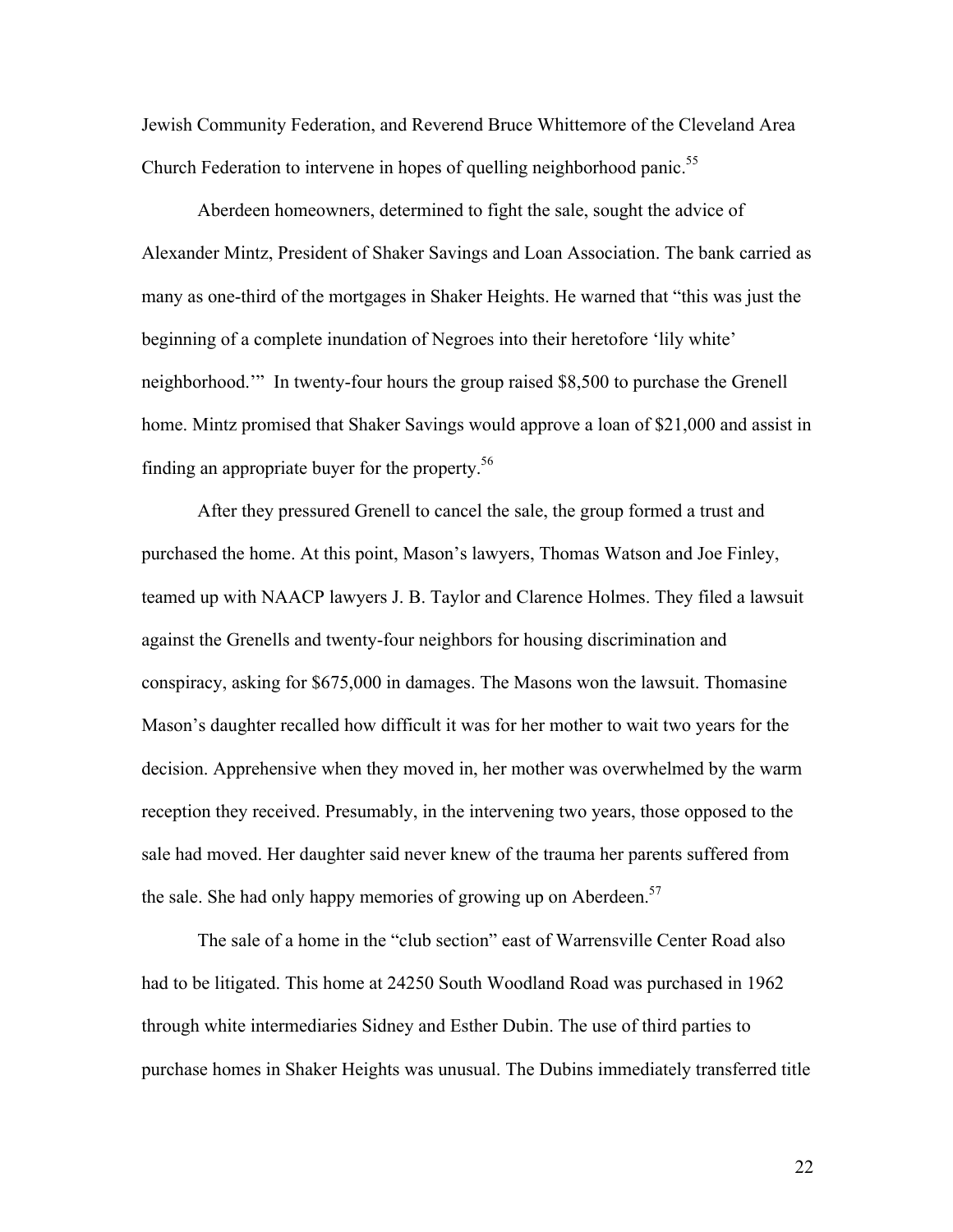to Dr. Harry C. Garvin, a specialist in internal medicine. Garvin was the son of Dr. Charles H. Garvin, whose home on Wade Park Avenue in Cleveland had been bombed and defaced in the 1920s. Harry Garvin was not intimidated when the William J. Van Aken Realty (Van Aken was the former mayor's son) brought a suit against the Dubins and the Garvins claiming "sham and subterfuge" resulting in serious loss of business and reputation. Had the firm known the buyers were black, the suit alleged, it would not have acted as agents in the sale. Van Aken Realty lost the lawsuit. The Garvins moved in without incident and, like the Masons, lived in the same house for over 50 years.<sup>58</sup>

By the mid-1960s, many of Ludlow's black pioneers were ready to move into larger homes in the more expensive sections of Shaker Heights. What is remarkable is that in 1965, the Van Sweringen Company still required buyers in some areas to submit an application. It turned down Winston Richie when he sought to purchase a lot at 2741 Green Road. Not to be denied, Richie went door-to-door, petition in hand, to collect the signatures of his future neighbors. "The person next door, a banker, said he needed to think about it. The lady across the street would not sign it either," he recalled. "She was Jewish, and her attitude was that if the Jews let the blacks in, then the Jews would not be admitted to the neighborhood to which they might want to move.<sup>59</sup> When he rang the doorbell of Thomas Boardman, editor of the *Cleveland Press*, Boardman not only signed but insisted on taking the petition to neighbors he knew would have no compunction about signing.<sup>60</sup> The Richies' home, designed by the black architectural firm of Madison and Madison and built by the black-owned Ozanne Construction Company, met the required architectural and building standards. $61$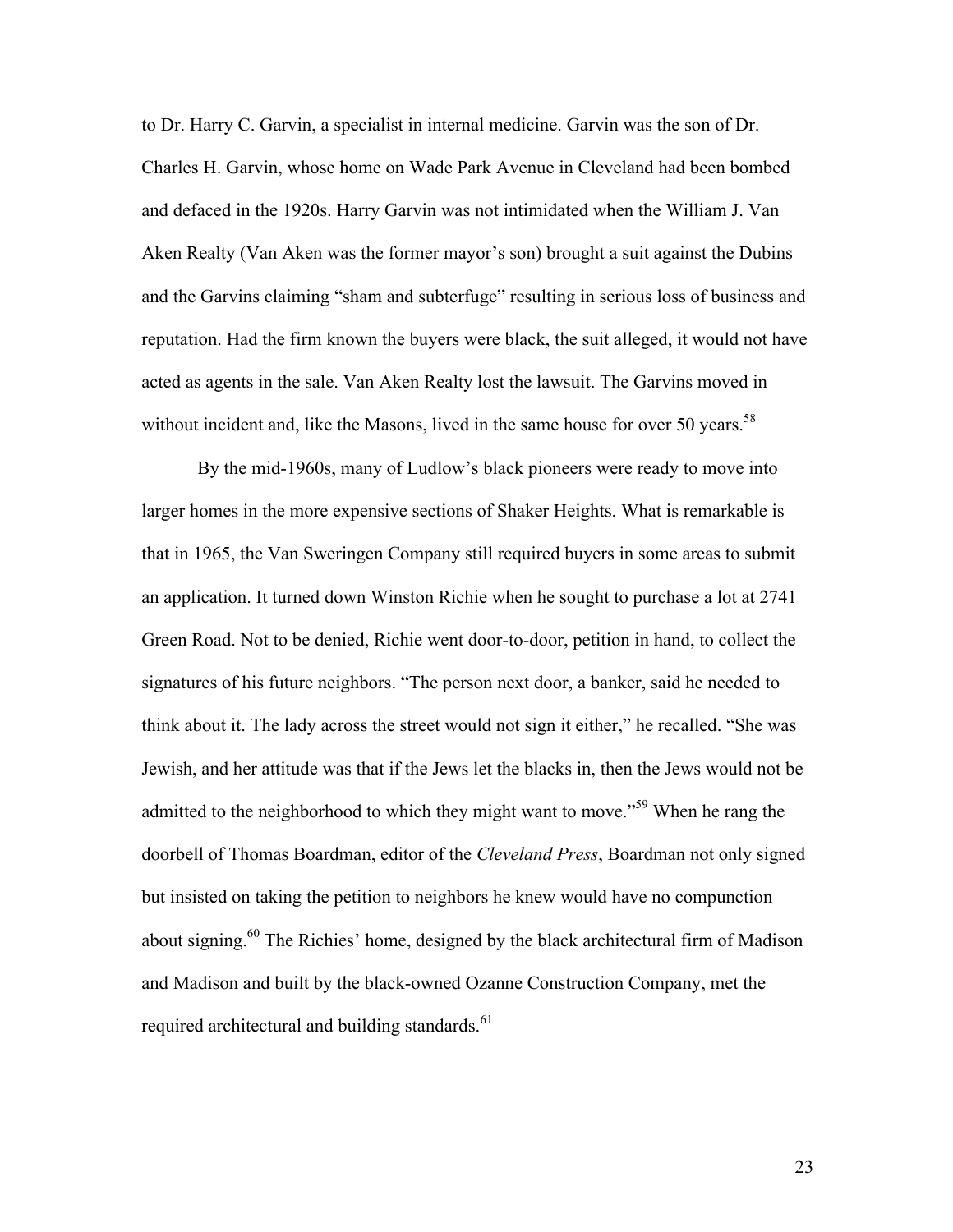Richie did not stop there. He took the Van Sweringen Company to task for its "screening methods," noting that they did not appear to be uniformly applied. $62$  The Shaker Heights League of Women Voters took up the issue, urging an end to the requirement for an application. In a letter to James Lewis, Mayor of Pepper Pike and president of the board of the Van Sweringen Company Foundation, league president Norie Bruckman wrote: "While it remains in effect, it is a potential tool for harassment and embarrassment, as well as for outright discrimination; we see no countervailing benefit deriving from it. Moreover, we understand that it is legally unenforceable.<sup>63</sup> Lewis responded that the board still considered the application process "essential to carry out the directive of the deeds," but indicated the board's willingness to study the issue. Apparently, the only change made to the application, known as Form 80, was to drop the requirement that the seller must sign a statement that the prospective buyer had no "objectionable qualities."64

Richie hoped his example would motivate other African Americans to move into Shaker's white neighborhoods north of Van Aken Boulevard. "The consensus of those most active in the field of integrated housing," he wrote in *Ludlow News, Notes and Neighbors*, "is that significant progress has been made in overcoming all obstacles except one—FINDING NEGRO BUYERS." Not all the black families who want to move to the suburbs can fit into Ludlow. "THE WAY TO ACHIEVE INTEGRATION IS TO INTEGRATE," he wrote.<sup>65</sup> Nevertheless, black families were often reluctant to leave the security of Ludlow and move into neighborhoods where they could not be sure they would be welcomed.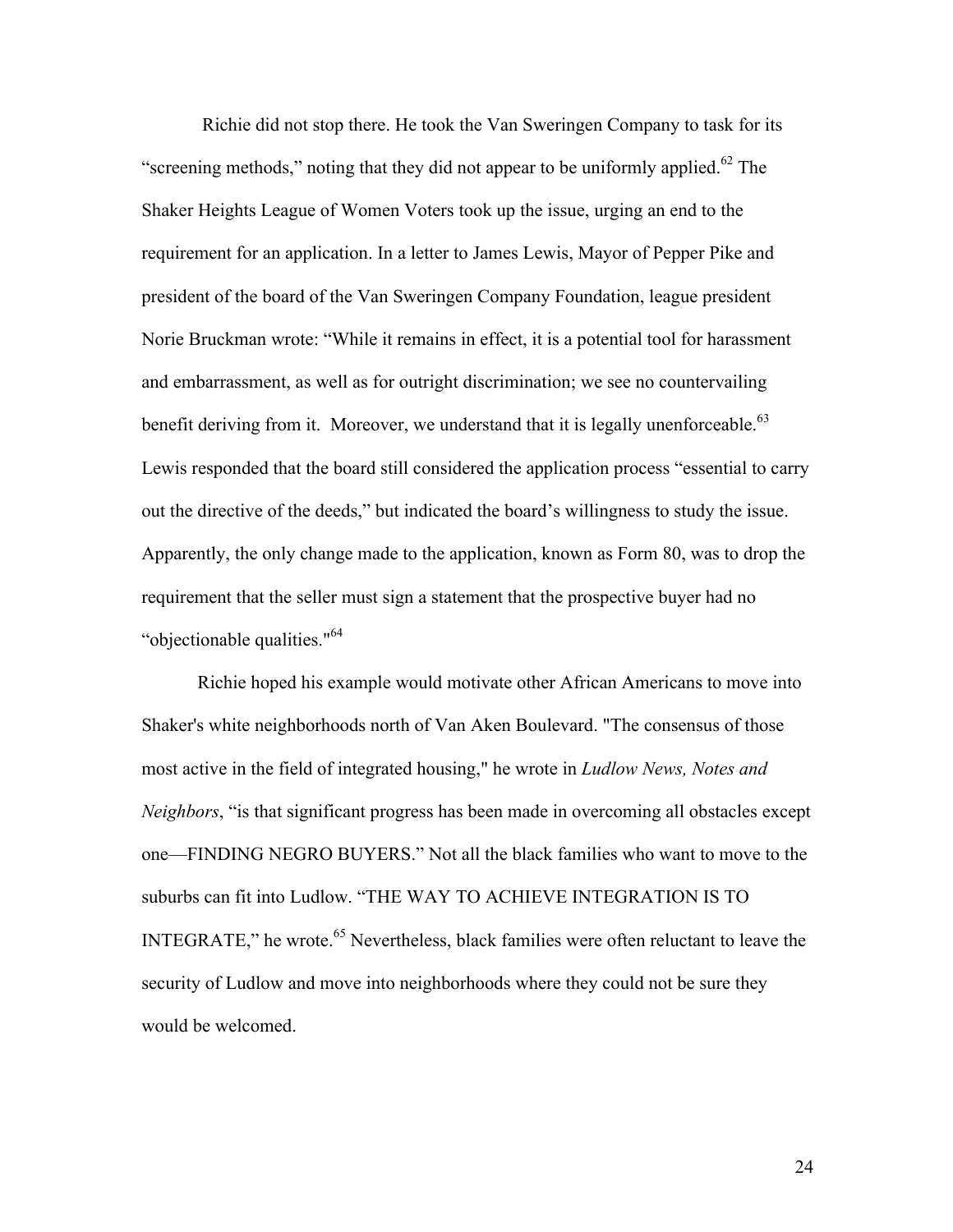The commitment and leadership of residents like Richie gradually changed the culture of Shaker Heights from one of exclusion to inclusion. <sup>66</sup> In the early 1990s, the *New York Times* featured the city's "30-year Crusade for Integration" and noted that "what has become a delicate and divisive subject most every place else is as ordinary as mowing the grass here." It showed a photograph of Winston and Bea Richie striding across an expanse of lawn arm-in-arm with other black and white pioneers in the integration of the suburb.<sup>67</sup> The national reputation of Shaker Heights as a successfully integrated community is a source of community pride and the reason why President Barack Obama chose Shaker Heights High School as the venue for one of his Town Hall Meetings in November 2009 and returned for a major policy announcement in 2012.

The city's effort to manage integration by funding its own housing office avoided panic selling and contributed to keeping property values from plummeting, but it could not stop the natural shift of population to the developing outer suburbs once the new highway system was completed. In the 1980s, because of the drop in public school attendance, the school board closed five of the suburb's twelve schools. The total population of Shaker Heights has declined from 36,460 in 1960 (when Shaker Heights had the highest median income of any community its size in the United States), to 28,448 in 2010. At the time of the last census, Shaker Heights was 54.7 percent white, 34.2 percent black, 5.9 percent Asian, and 5.2 percent Hispanic and mixed-race. The foreclosure crisis of 2007 and 2008 made it necessary to raze scores of homes in the areas south of Van Aken Boulevard, removing them from the city's tax base. In 2012, to maintain services, voters approved a city income tax increase on top of what were then the highest property taxes in the state.<sup>68</sup>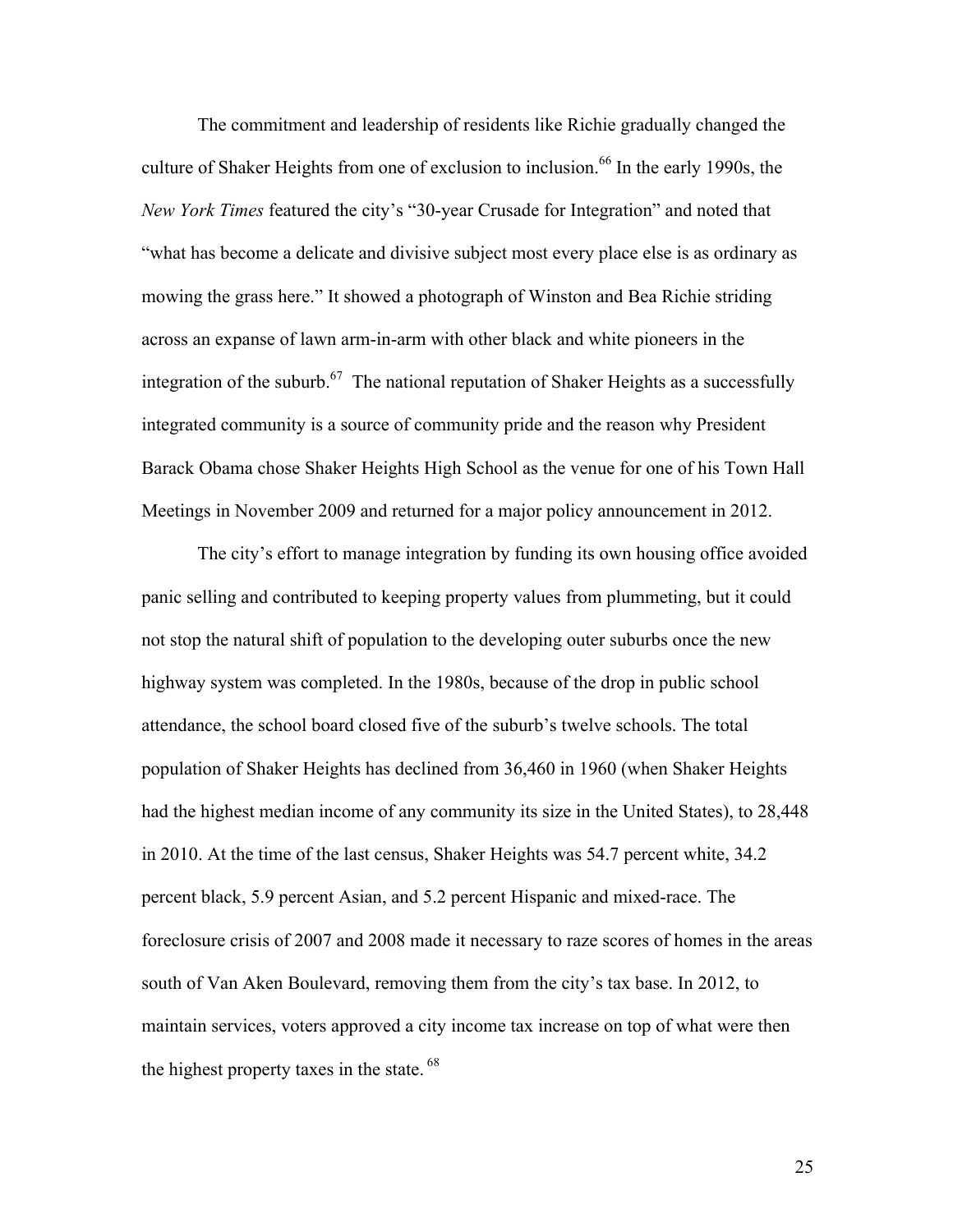The rising fortunes of Cleveland may bode well for the future. After fifty years of deindustrialization and loss of population, Cleveland is drawing capital investment for redevelopment. Its smoky skies have cleared and fish swim in the Cuyahoga River, once so polluted with industrial waste that it periodically caught fire. This story is well told in Mark Souther's *Believing in Cleveland: Managing Decline in "The Best Location in the Nation."*

Believing that Cleveland's revitalization would increase the desirability of suburbs closer to the city, Shaker Heights razed a 1950s shopping center surrounded by acres of parking, making way for new restaurants, retail shopping, office space, and apartments at the end of the Van Aken rapid line.<sup>69</sup> Some streets have been reconfigured to make the new complex the center of a walking and biking city. The city teamed up with neighboring Cleveland Heights and the City of Cleveland's planning department to build a "Lakes to Lake" bikeway through University Circle and the city's Cultural Gardens, terminating at Lake Erie. In the Moreland area, townhouses are rising on land vacant since the Depression. Instead of a sanctuary offering protection *from* the city, in 2018 Shaker Heights has embraced a new urban dynamic while working to preserve the quality of its schools, the beauty of its homes, and the park-like ambiance of a planned community.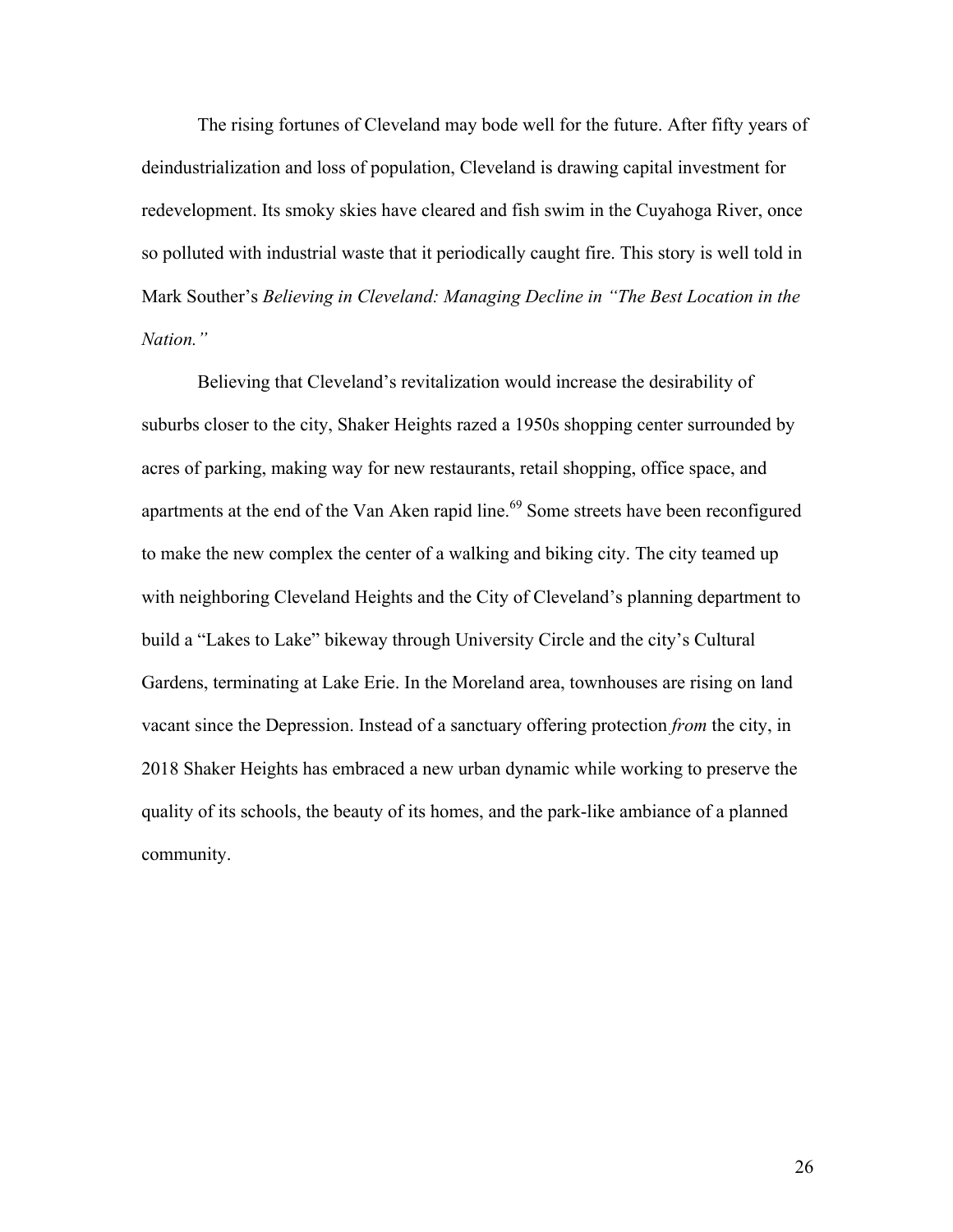## Notes

 1 *The Heritage of the Shakers* (Cleveland, Ohio: The Van Sweringen Company, 1923), 6. Cleveland Public Library.

<sup>2</sup> Shaker Village Standards 2<sup>nd</sup> ed. (Cleveland, Ohio: The Van Sweringen Company, 1928}, 5. Shaker Historical Society, Shaker Heights, Ohio.

<sup>3</sup> Kenneth Kusmer, *A Ghetto Takes Shape, 1870-1930* (Urbana: University of Illinois Press, 1978), 174-75. Also, Kusmer, "Black Cleveland and the Central-Woodland Community, 1865-1930," in W. Dennis Keating, Norman Krumholz; David C. Perry, eds. *Cleveland: A Metropolitan Reader* (Kent, OH: Kent State University, 1995, 265-282; Russell H. Davis, *Black Americans in Cleveland* (Washington, DC: Associated Publishers, 1985), 222-26. On the national context of the Great Migration, see Nicholas Lemann, *The Promised Land: The Great Black Migration and How It Changed America* (New York: Knopf, 1992) and James N. Gregory, *The Southern Diaspora: How the Great Migrations of Black and White Southerners Transformed America* (Chapel Hill: University of North Carolina Press, 2005).

<sup>4</sup> On restrictions in elite suburbs, see Evan McKenzie, *The Rise of the Community Builders* (New York: Columbia University Press, 1987); Marc Weiss, *Privatopia: Homeowners and the Rise of Residential Private Government* (New Haven: Yale University Press, 1994); Robert Fogelson, *Bourgeois Nightmares* (New Haven: Yale University Press, 2005); Helen C. Monchow, *The Use of Deed Restrictions in Subdivision Development* (Chicago: The Institute for Research in Land Economics and Public Utilities, 1928). On the Van Sweringen restrictions see, Gerald Korngold,"The Emergence of Private Land Use Controls in Large-Scale Subdivisions: The Companion Story to *Village of Euclid* v. *Ambler Realty Co*.," *Case Western Reserve Law Review:* 51: 617-643. Marian Morton, "Deferring Dreams: Racial and Religious Covenants in Shaker Heights, Cleveland Heights and East Cleveland, 1925 to 1970," http://teachingcleveland.org/deferring-dreams.-racial-and-religious-covenants-in-shakerheights-and-cleveland-heights-1925-to-1970-by-marian-morton/. For a recent case study of Los Angeles' deed restrictions, see Laura Redford, "The Intertwined History of Class and Race Segregation in Los Angeles," *Journal of Planning History* 16, No. 2 (November 2016): 305-22.

<sup>5</sup> Letters from the Van Sweringen Company to Helen Luthi, June 15, July 2, and July 25, 1925, Helen Luthi file, Shaker Historical Society, Shaker Heights, Ohio. Luthi returned her deed, as instructed. Her new deed, registered by the Cuyahoga County Recorders Office May 26, 1926, included the new restriction. Restriction No. 5 in the sample deed included in one of the letters to Luthi stated:

No sublot of the property hereby conveyed shall be occupied, leased, rented, conveyed, or otherwise alienated, or shall the title or possession thereof pass to another, with the written consent of The Van Sweringen Company, except that said The Van Sweringen Company may not withhold such consent, if and after a written request has been made to The Van Sweringen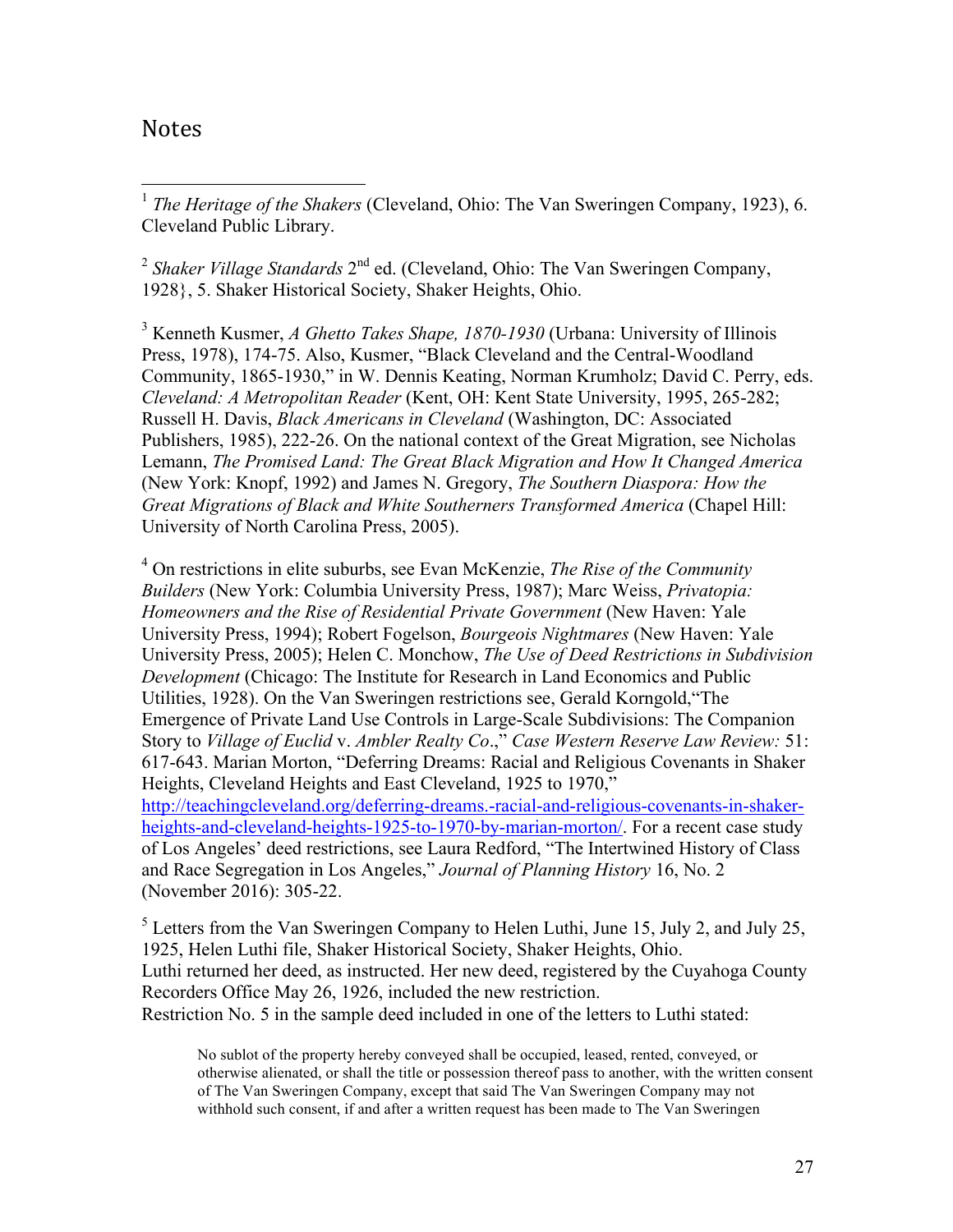Company to permit such occupation, leasing, renting, conveying, or alienation, by a majority of the owners of the sublots, which are subject to the same restrictions as are in this Section No. 5 set forth, and which adjoin or face the sublot, concerning which consent is requested, upon both sides of the street, or streets, such sublot fronts or abuts and within a distance of five (5) sublots from the respective sidelines thereof, except transfer of title by way of devise or inheritance, or which case the devisee or heir shall take such property subject to the restrictions herein imposed, and except that said property may be mortgaged or subjected to judicial sale, provided in any such case that no purchaser of said premises at judicial sale shall have the right to occupy, lease, rent convey or otherwise alienate said premises without the written consent of The Van Sweringen Company first had and obtained in the manner above stated.

<sup>6</sup> Bailey was born in Texas where his father was a landowner of some means. He graduated from the historically black colleges of Tillotson in Austin, Texas, and Meharry Medical College in Nashville, Tennessee. In Nashville, he married Clara Hodgkins, the daughter of a lawyer and college president. The couple moved north in 1912. Bailey's practice was located at East 40th Street and Central Avenue in the Cedar-Central area. See: "Dr. Edward Anderson Bailey and Mrs. Bailey Attend the American Medical Association's Annual Meet in San Francisco and Return Thru Southern Canada— Exceptional Experience," *Cleveland Gazette*, July 21, 1923, and "Charging Run Around Dr. Edw. A. Bailey Runs," *Cleveland Gazette*, June 24, 1939.

<sup>7</sup> On *Buchanan* v*. Warley*, see Clement E. Vose, *Caucasians Only: The Supreme Court, the NAACP, and the Restrictive Covenant Cases,* 3<sup>rd</sup> ed. (Berkeley: University of California Press, 1973), 51-52. David Freund, *Colored Property: State Policy & White Racial Politics in Suburban America* (Chicago: University of Chicago Press: 2007), 59, 65, 83, 94.

<sup>8</sup> [No headline]. *Cleveland Gazette*, Sept. 19, 1925. "The 'Shaker Heights' Protest, Not only against our People!" *Cleveland Gazette*, October 3, 1925.

<sup>9</sup> Davis, *Black Americans*, 224-26. William W. Giffin, *African Americans and the Color Line in Ohio, 1815-1950* (Columbus: Ohio State University Press, 2005)*,* 126. Murrell's lot, purchased from a Van Sweringen competitor, had no restrictions.

<sup>10</sup> "Hold the Fort!" *Cleveland Gazette,* October 17, 1925, 2.

<sup>11</sup> "Judge A. J. Pearson; Aty. John L. Roundtree; Dr. Edward A Bailey" *Cleveland Gazette*, Oct. 24, 1925.

<sup>12</sup> "Report of the Committee of the Shaker Heights Protective Association, October 19, 1925." Members of the committee, listed in alphabetical order: Newton D. Baker; H. C. Cannon, treasurer; Mrs. H. K. Ferguson; David E. Green; James L. Lind; the Reverend Charles H. Myers; Welles K. Stanley, chairman; Louis A. Wells, Secretary; and George R. Williams, executive secretary. Shaker Historical Society, Shaker Heights, Ohio.

<sup>13</sup> "Report of the Committee."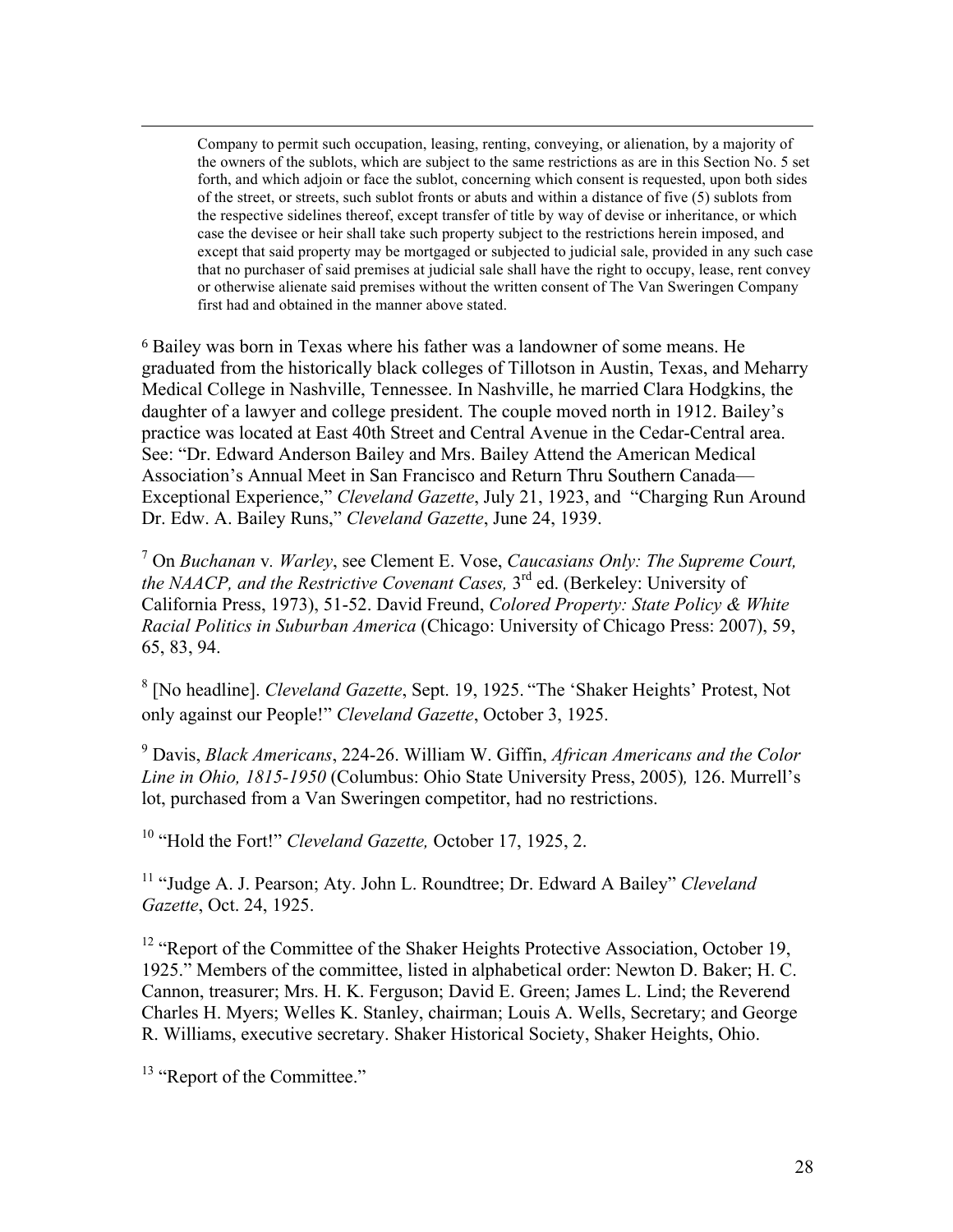<sup>14</sup> "Report of the Committee," Myers' participation is singled out in the Report of the Committee and in "The Shaker Heights' Protest, Not only against our People!" *Cleveland Gazette*, October 3, 1925.

<sup>15</sup> On Baker, see C. H. Cramer, *Newton D. Baker, A Biography* (Cleveland: World Publishing Company, 1961).

<sup>16</sup> NAACP press release, December 4, 1925, NAACP Records, 1: G157, Folder 9, Manuscript Division, Library of Congress.

<sup>17</sup> See building permit for 19200 South Woodland Road, dated March 24, 1922. Architect M. Hamilton, Est. Cost: \$50,000. Parcel ID: 733-299-008. http://shakerbuildings.com. A new deed, AFN 192509280134, Bk. 3376, p. 532, recorded by the County Sept 28, 1925, included Restriction No. 5. Cuyahoga County Recorder's Office.

<sup>18</sup> David M. P. Freund, *Colored Property: State Policy & White Racial Politics in Suburban America* (Chicago: University of Chicago Press, 2007), 82.

<sup>19</sup> On *Euclid* v*. Ambler*, see Freund, *Colored Property*, 81-87; Michael Allan Wolf, *The Zoning of America: Euclid v. Ambler* (Lawrence, Kansas: The University Press of Kansas, 2008), 81-84. The Village of Shaker Heights approved its first zoning plan in December 1927. The plan reflected deeds as to zones for single-family, two-family, and retail zones. Zoning Ordinance, 1927, No. 3128. Shaker Heights Housing Dept.

<sup>20</sup> On *Corrigan* v. *Buckley*, 271, U. S. 323 (1926), see Clement E. Vose, *Caucasians Only,* 17-19.

 $21$  Monchow, 70-1.

 $22$  The Van Sweringen Company used a standard application form after 1925. Applications processed in the1960s and 1970s were found in Van Sweringen Company Records, Box 227, Shaker Heights Law Department, City Hall.

<sup>23</sup> Monchow, 50. Also, Ian McKenzie, *Privatopia*, 43-5.

 $24$  Raymond Blosser made the undocumented claim in his "Untitled Biography" of the Van Sweringens that 75 percent of property owners agreed to the new restriction. Raymond Blosser Papers, p. 153, Ms. 2543, Western Reserve Historical Society. On Jewish population see Lloyd P. Gartner, *History of the Jews of Cleveland* (Cleveland: Western Reserve Historical Society, 1978), p. 296. Gartner estimated that by 1940, 873 Jewish families had settled in Shaker Heights, compared to 5,252 in Cleveland Heights, a larger suburb with fewer restrictions. In the 1950s, the Jewish population of Shaker Heights increased after a synagogue was built in the working class Moreland area. Using Day of Atonement studies, Judah Rubenstein estimated Jewish enrollment in Shaker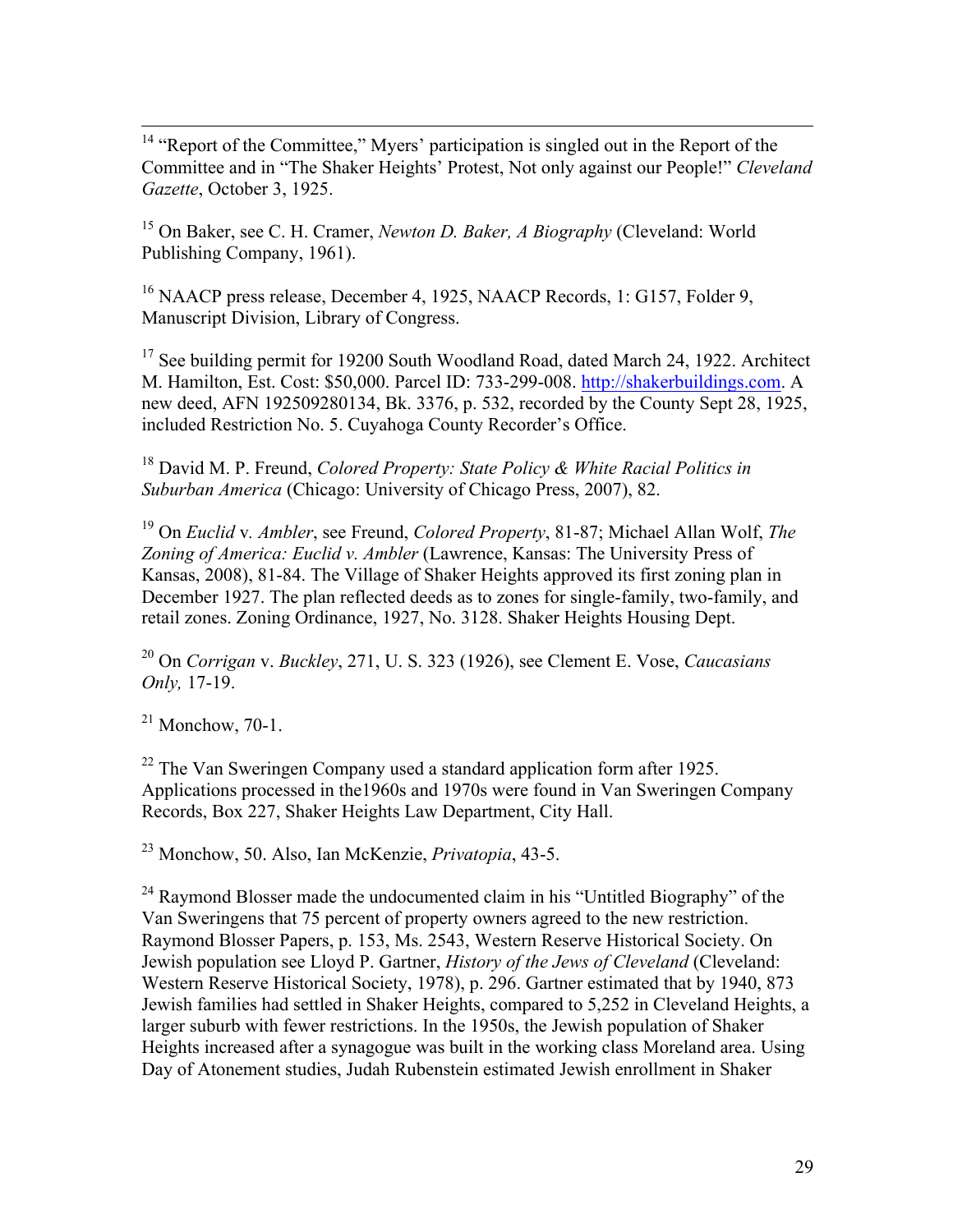$\overline{a}$ Schools in 1961 was at least 43.3 percent. See Ms. 4563, Jewish Community Federation, Container 11, Folder 184, WRHS.

<sup>25</sup> On the Chapter VIII, Section 77B (Chapter I1), see M. Susan Murnane, *Bankruptcy in An Industrial Society: A History of the Bankruptcy Court for the Northern District of Ohio* (Akron: University of Akron Press, 2015), 138-139-143. The Van Sweringen bankruptcy, which included seven railroads, was considered among the largest Midwestern bankruptcies of the New Deal era.

<sup>26</sup> Joseph Borkin, *Robert R. Young, the Populist of Wall Street* (New York: Harper & Row, 1969).

<sup>27</sup> Eliot H. Sharp, "The New Van Sweringen Owners and Their Plans, *Forbes,* June 1, 1937, 14-15, 54-55. Charles Lawrence, "New Van Owners to 'Open' Shaker, *Cleveland Plain Dealer,* July 16, 1937. Milton Widder, "Ease Van Land Restrictions in East Section," *Cleveland Press,* July 16, 1937.

<sup>28</sup> Minutes of the Shaker Heights City Council, Oct. 11, 1937, Shaker Heights City Hall.

<sup>29</sup> Robert K. Nelson, LaDale Winling, Richard Marciano, Nathan Connolly, et al., "Mapping Inequality," *American Panorama*, ed. Robert K. Nelson and Edward L. Ayers, accessed December 3, 2017,

https://dsl.richmond.edu/panorama/redlining/#loc=10/41.4900/-

81.6740&opacity=0.8&city=cleveland-oh&text=bibliograph. On HOLC, see Kenneth T. Jackson, *Crabgrass Frontier: The Suburbanization of the United States* (Oxford: Oxford University Press, 1985), 195-203.

<sup>30</sup> The neighborhoods of Shaker Heights along its southern border with Cleveland were the focus of continuing efforts from 1959 through 1987 to seal off cross streets along Scottsdale Boulevard to prevent access from the black neighborhoods of southeast Cleveland. See Mark Souther, *Believing in Cleveland: Managing Decline in "The Best Location in the Nation* (Philadelphia: Temple University Press, 2017): 117-18. In the 1980s Cleveland sued Shaker Heights over its barricades. The Ohio Supreme Court decided in favor of Shaker Heights in 1987. See Douglas Martin, "Fence is Not Neighborly in a Suburb of Cleveland," *New York Times*, June 27, 1987.

<sup>31</sup> On the second Great Migration, see Arnold Hirsch, *Making the Second Ghetto: Race & Housing in Chicago, 1940-1960* (Cambridge: Cambridge University Press, 1963 (repr. ed. 1985) and Thomas J. Sugrue, *The Origins of the Urban Crisis: Race and Inequality in Postwar Detroit* (Princeton, NJ Princeton Univ. press, 2014). Leah Platt Boustan, *Competition in the Promised Land: Black Migrants in Northern Cities and Labor Markets* (Princeton: Princeton University Press, 2017) presents a compelling case for treating both Great Migrations as one long progression of blacks out of the South after the Civil War, which slowed after 1970 and reversed in the 1980s.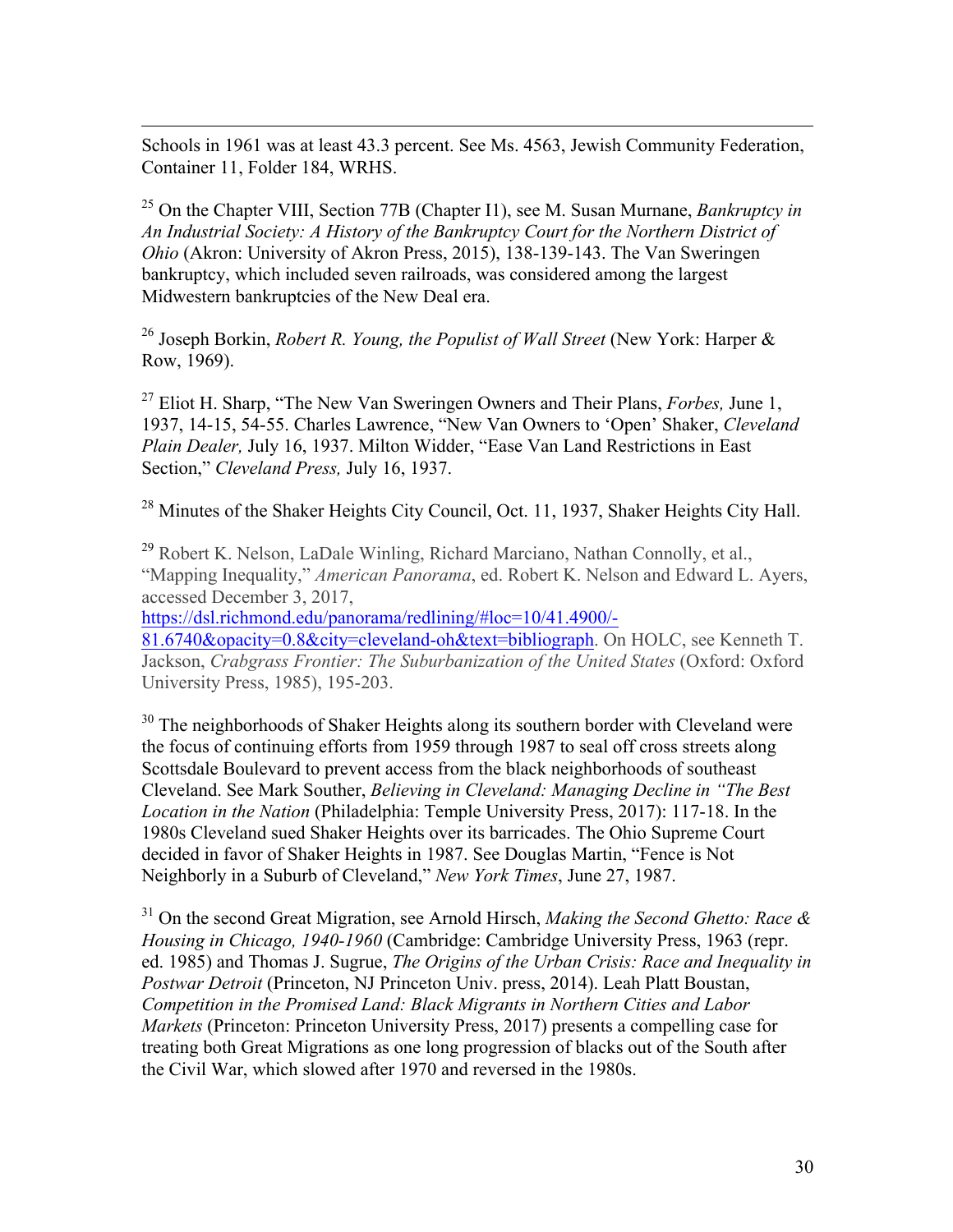32 Michney, *Surrogate Suburbs*, Chapter 5, 178-212. On Wendell Stuart, 125-35. Davis, *Black Americans*, 308.

<sup>33</sup> Michney, *Surrogate Suburbs*, 141, 155, 257.

34 Klain interview, # 185, Folders 374-376, Maurice Klain Research Papers: Cleveland Area Leadership Studies, Series I, Ms 4219, # 185, Folder 374 and # 322, Folder 670, Western Reserve Historical Society, Cleveland, Ohio. Klain, a professor of political science at Western Reserve University, conducted these interviews between 1956 and 1962. Klain was intensely interested in racial and religious discrimination and rarely failed to question interviewees who lived in Shaker Heights on this topic, including the mayor, members of city council, and the superintendent of schools. Because Klain promised his interviewees confidentiality, they cannot be quoted. They can be referenced by interview and folder number. In a few cases, permission has been granted by the family for the interviews to be opened. I am indebted Mark Souther, who called my attention to these interviews and to John Grabowski, Vice-president and Director of Research for the Western Reserve Historical Society, for his role in contacting the families.

<sup>35</sup> *Shaker Village East of Center Road* (Cleveland: The Van Sweringen Co., 1929). Shaker Historical Society.

<sup>36</sup> Resolution 5066 (60/40 plan). Shaker Heights City Council Minutes, August 13, 1945, City Hall.

<sup>37</sup> Minutes of the Shaker Heights City Council, June 15, 1953, 652, 661 and July 27, 1953, 672. "Shaker Kills 60-40 Plan; Cancels Sale of 50 Van Lots." *Sun-Press,* June 18, 1953, 1-2, 4. Harry Volk, "Entire Shaker Council Must Act to Prevent a Debacle," *Sun-Press,* Aug. 13, 1953. Klain interview # 185, Folder 374, # 322, Folder 670.

<sup>38</sup> "Community Relations Committee Turns 50," *Cleveland Jewish News*, Sept 8, 1995. 1.

<sup>39</sup> Klain interviewed most of the participants in this meeting. It is discussed in Klain Interviews: # 14, Folder 342; # 97, Folder 209; # 322, Folder 670; # 408, Folder 100; # 8, Folder 451; # 322, Folder 670; Eugene Freedheim Interview # 97, Folder 209.

<sup>40</sup> On the U. S. Supreme Court case, *Shelley* v. *Kraemer*, see Vose, *Caucasians Only*, 109-116. Freund, *Colored Property*, 97-98, 208-211, Rothstein, *The Color of Law*, 85-91.

<sup>41</sup> Resolution No. 5955, Sept. 21, 1953. Records of Shaker Heights City Council, City Hall.

<sup>42</sup> Harlan Byrne, "Cleveland Firm, Remains of Van Sweringen Brothers' Rail-Land Empire, Folds Today," *Wall Street Journal*, Feb. 13, 1959. Italics added for emphasis.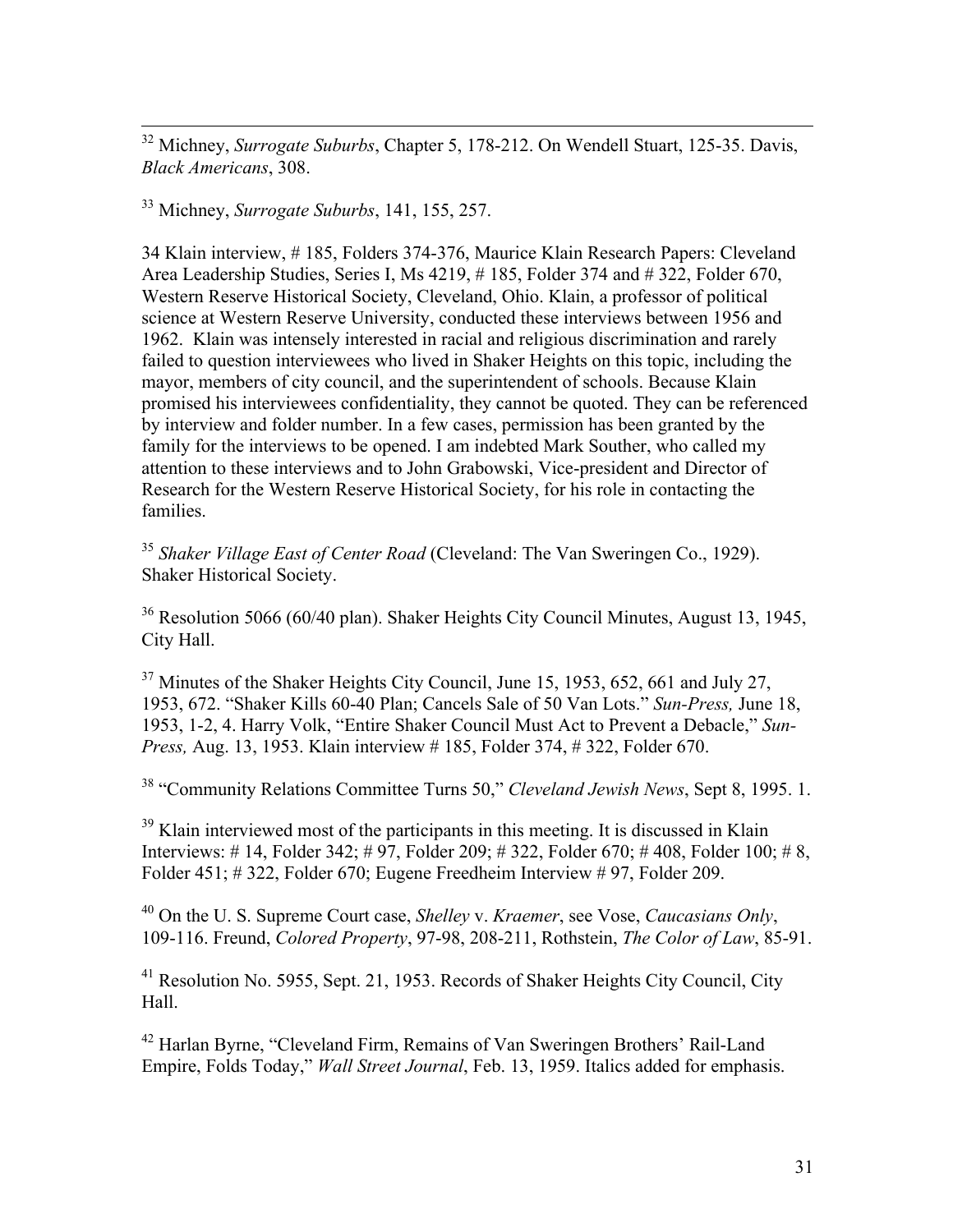43 Sources on the integration of Shaker Heights include W. Dennis Keating's *The Suburban Racial Dilemma* (Philadelphia. Temple University Press, 1994) 96-151; Russell H. Davis, *Black Americans in Cleveland,* 356-58. Cynthia Mills Richter, "Integrating the Suburban Dream: Shaker Heights, Ohio," (Ph.D. Diss., Iowa State University, Dec. 1999); Kent and Karen Weeks, "A Suburb Faces Its Future" (typescript, 1968), Local History Collection, Shaker Heights Public Library; Nicole Nelson, "'The Good Life in Shaker Heights,'" Integrating One of Cleveland's Most Iconic Suburbs," https://themetropole.blog/2017/10/11/the-good-life-in-shaker-heights-integrating-one-ofclevelands-most-iconic-suburbs/.

<sup>44</sup> Klain interview # 286, Folder 500. Michney, *Surrogate Suburbs*, 135.

<sup>45</sup> "Organizing Group to 'Guard' Homes," *Plain Dealer*, Sept 23, 1955; "Says Meeting Was on Building Plans," *Plain Dealer*, Sept. 26, 1955; "Home Owners Organizer Denies Racial Motives," *Cleveland Press,* Sept. 24, 1955.

<sup>46</sup> Minutes, Cleveland Clearinghouse on Civil Liberties, September 1955, NAACP (Cleveland Branch) Records, Ms. 3520, 32:6, Western Reserve Historical Society. Michney, *Surrogate Suburbs*, 106-8, 132-33.

 $47$  Cleveland's building trades were unionized and the only way gain entrance to a craft was through apprenticeship programs run by the Cleveland Board of Education, from which blacks were systematically excluded until 1957. See Carol Poh, *The Construction Employers Association: A Century of Union Construction in Cleveland, 1916-2016* (Cleveland: Construction Employers Association, 2016), 26-27.

<sup>48</sup> Don Spinell, "Arthur Saunders, AIA" *Ludlow Notes, News & Neighbors,* May 29, 1967. Ludlow Community Association Records, Ms. 4981, Ser. III, Cont., 4, Folder 12, Western Reserve Historical Society.

<sup>49</sup> Interview with Emilie Barnett by the author. Aug. 25, 2014. On blockbusting in Ludlow and areas adjacent to Shaker Heights, see "Is It Blockbusting?" Series by Julian Krawcheck and Bill Tanner, published by the *Cleveland Press*, August 14-21,1961.

 $50$  Klain interview with Alan Fonoroff, #104, Folder 201, Also interviews: #209, Folder 71; # 286, Folder 500; # 510, Folder 194. Also, Weeks and Weeks, 63-66. Shelley Stokes Hammond, "Recognizing Ludlow—A National Treasure: A Community that stood firm for Equality," (Master's thesis, Goucher College, 2011).

<sup>51</sup> John S. Diekhoff, "My Fair Ludlow," *The Educational Forum* (March 1969); 281-288.

<sup>52</sup> Lee Burton, "Integration on Trial: Area in Cleveland Suburbs Struggles to Keep Racial Balance," *Wall Street Journal,* Sept 2, 1964; Roldo Bartimole and William S. Davis, "Whites Moving into Ludlow Explode Integration Myths," *Plain Dealer,* May 12, 1965; Saul Friedman, "The Ludlow Precedent, *National Review,* July 16, 1968, 691-95,709;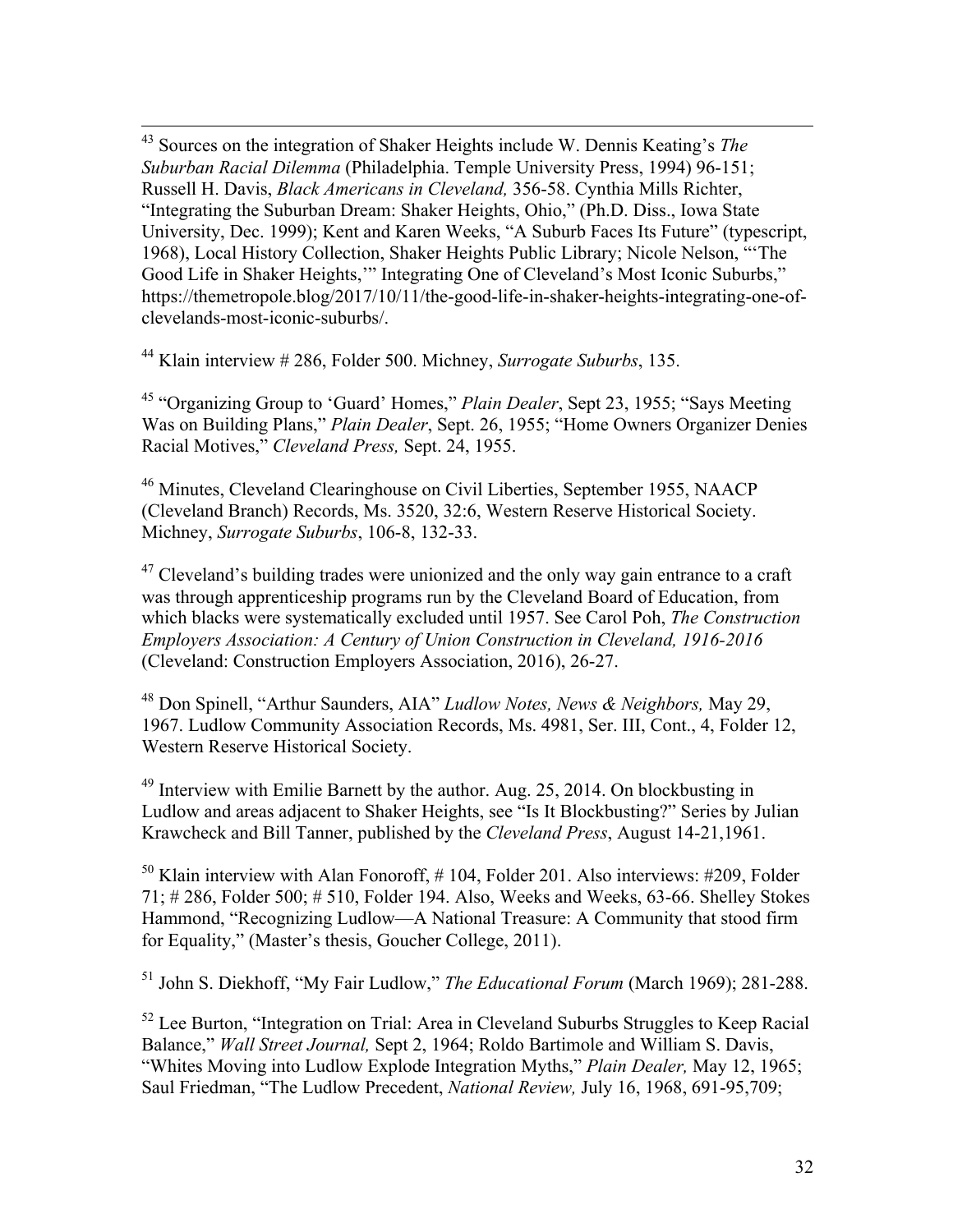53 Stephen J. Alfred and Charles R. Marcoux, "Impact of a Community Association on Integrated Suburban Housing Patterns," *Cleveland State Law Review*, Vol. 19, Jan. 1970: 96. Nicole Nelson, "The Good Life in Shaker Heights," William K. Stevens, "Integrated Housing Thrives in Suburb," *New York Times*, Oct. 18, 1975, 1. In 1985, using private funding, the city established the Fund for the Future of Shaker Heights to provide for prointegrative moves by blacks.

<sup>54</sup> Joan Cole, "The Grenell Housing Case, [August 1962]" typescript. Ms. 3520 NAACP Housing, Cont. 51, Folder 1, Western Reserve Historical Society.

<sup>55</sup> Joan Cole, "The Grenell Housing Case."

<sup>56</sup> In addition to Cole, see *Mason* v*. Grenell*, NAACP Records," Id No: 34140, Part V, Legal Dept.; Box V:2020, Manuscript Division, Library of Congress.

<sup>57</sup> Joan Cole, "The Grenell Housing Case." Marc D. Gleisser, "Negro Dentist Sues 26 after House Deal Fails," *Plain Dealer,* Oct. 4, 1962. Interview with Hillary Mason King by the author, Aug. 19, 2011. Also, Correspondence relative to the case in James A. Norton Papers, Ms. 4539, Container 1, Folder 2, WRHS.

<sup>58</sup> Marc D. Gleisser, "Shaker Realty Firm Sues in Switch of Home to Negro" *Plain Dealer,* Nov 3, 1962. Telephone interview with Doris Armstrong Garvin, Oct. 14, 2013.

<sup>59</sup> *75 Years: An Informal History of Shaker Heights* (Shaker Heights: Shaker Height Public Library, 1987), 84.

<sup>60</sup> Interview with Fred Ball by the author, Oct. 11, 2012.

<sup>61</sup> Building card for 2741 Green Road, Shaker Heights. http://shakerbuildings.com.

<sup>62</sup> Winston H. Richie to James Lewis, President, Van Sweringen Company, May 26, 1966. Van Sweringen Company Records, Box 163, Shaker Heights Legal Department, City Hall.

<sup>63</sup> Norie Bruckman, President LWV, to James B. Lewis, March 7, 1967. Van Sweringen Company Records, Box 163, Shaker Heights Legal Department, City Hall.

<sup>64</sup> James B. Lewis to Bruckman, April 4, 1967. Van Sweringen Company Records, Box 163; applications processed by the Van Sweringen Company in the 1960s and 1970s, Box 227; minutes of the shareholders' meetings of the Van Sweringen Company Foundation, Box 153, Shaker Heights Law Department Records, City Hall.

<sup>65</sup> *Ludlow News and Notes,* 8 (May 29, 1967), 4. Capitalization in the original. Form 80A presumably continued in use in Beachwood and Pepper Pike until 1986 when the Van Sweringen Foundation renounced discrimination on the basis of race, color, religion, national origin and sought to have illegal and discriminatory deed restrictions lifted on all